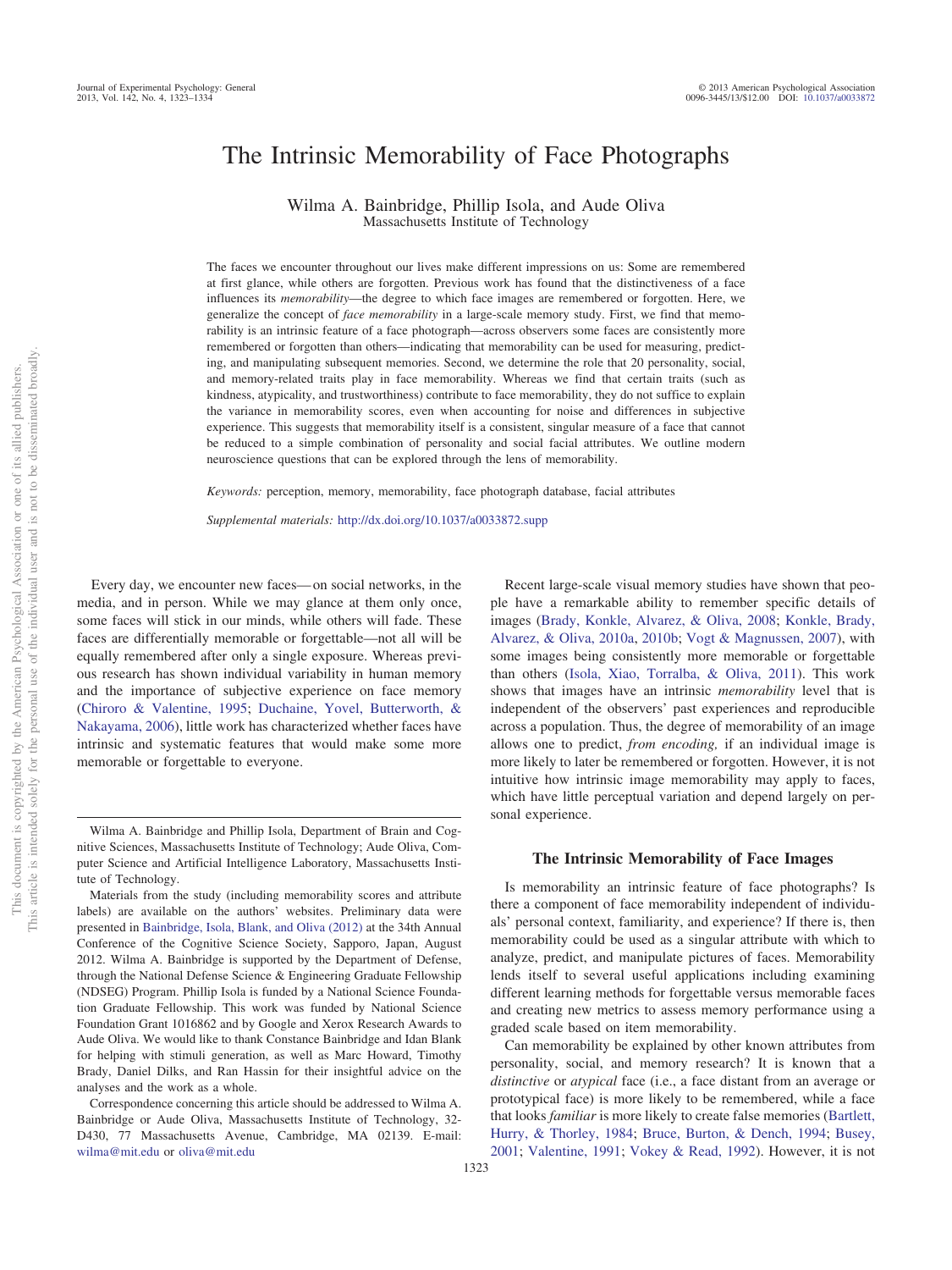known whether these traits of distinctiveness and familiarity make up the whole story of memorability and what additional facial attributes might contribute to making a face memorable or forgettable after a single glance. As with images of objects and places [\(Isola, Parikh, Torralba, & Oliva, 2011\)](#page-10-10), is there a basis of facial traits attributed to an individual face that will make it more memorable or forgettable? Several works have proposed dimensions along which to evaluate faces, such as trustworthiness and dominance [\(Oosterhof & Todorov, 2008;](#page-11-3) [Todorov, 2011\)](#page-11-4), warmth and competence [\(Fiske, Cuddy, & Glick, 2007\)](#page-10-11), and goodness, hardness, and activeness [\(Rosenberg, Nelson, & Vivekananthan,](#page-11-5) [1968\)](#page-11-5). However, the relationship of a multidimensional trait space to memorability has not been evaluated thoroughly and at a large scale. So far, work linking higher level traits to memory has examined only a few preselected traits with memorability, such as untrustworthiness [\(Rule, Slepian, & Ambady, 2012\)](#page-11-6) or own-age and own-race biases [\(Anastasi & Rhodes, 2005;](#page-9-0) [Chiroro & Val](#page-10-0)[entine, 1995;](#page-10-0) [Meissner & Brigham, 2001\)](#page-11-7).

#### **The Neuroscience of Memorability**

Memorability as an intrinsic attribute of faces would open new endeavors in the neuroscience of memory. The pioneering work of [Scoville and Milner \(1957\)](#page-11-8) pointed to the hippocampus in the medial temporal lobe (MTL) as a key region implicated in longterm memory. Since then, other regions such as the amygdala [\(Cahill, Babinsky, Markowitsch, & McGaugh, 1995;](#page-10-12) [Kleinhans et](#page-10-13) [al., 2007\)](#page-10-13) and perirhinal cortex [\(Wan, Aggleton, & Brown, 1999\)](#page-11-9) have been identified as integral parts of the MTL memory system. Memorability as an intrinsic feature of an image would contribute to three outstanding questions in the neuroscience of memory: (a) What is the relationship between perception and memory? (b) How do the relationships between high-level facial attributes and memorability play out in the brain? (c) To what extent are MTL substructures selective for particular stimuli (e.g., faces, scenes, objects)?

If face images do indeed have an intrinsic memorability, is face memorability *perceptual* in nature, and how is it related to the encoding stage of memory [\(Shrager, Kirwan, & Squire, 2008\)](#page-11-10)? In the neuroscience literature, memory and perception have often been studied separately, with each domain linked to different experimental paradigms [\(Bussey & Saksida, 2007\)](#page-10-14) and associated with separate key cortical regions, such as the ventral visual stream for perception [\(Ishai, Ungerleider, Martin, Schouten, & Haxby,](#page-10-15) [1999\)](#page-10-15) and the MTL for memory [\(Squire & Zola-Morgan, 1991\)](#page-11-11). Only recently has the MTL been studied outside of an encapsulated box of memory, with studies looking at these regions in complex perceptual tasks, including the hippocampus for spatial processing and the perirhinal cortex for object processing [\(Bonnici](#page-10-16) [et al., 2012;](#page-10-16) [Buckley & Gaffan, 2006;](#page-10-17) [Lee, Yeung, & Barense,](#page-11-12) [2012;](#page-11-12) [Murray & Richmond, 2001\)](#page-11-13). Similarly, other work has looked at how activity in the MTL during the encoding phase affects later memory task performance [\(Knight, 1996;](#page-10-18) [LaRocque et](#page-11-14) [al., 2013;](#page-11-14) [Shrager et al., 2008\)](#page-11-10). Knowing the memorability score of an image allows predictions on the encoding strength of a specific image when it is first perceived. This encoding strength can be generalized and reproduced in different people [\(Qin, van Marle,](#page-11-15) [Hermans, & Fernández, 2011\)](#page-11-15) and as such could allow one to

compare observer effects versus item effects generalizable across observers.

With knowledge of which social, personality, and emotional traits are correlated with memorability, one can explore relationships between regions implicated in traits processing and MTL structures. For example, the own-race effect on face memory [\(Chiroro & Valentine, 1995;](#page-10-0) [Meissner & Brigham, 2001\)](#page-11-7) appears to cause differential activity in not only the MTL regions but also fusiform regions selective to faces [\(Golby, Gabrieli, Chiao, &](#page-10-19) [Eberhardt, 2001\)](#page-10-19). In a similar vein, *attractiveness* of a face modulates responses in reward circuitry in the nucleus accumbens [\(Aharon et al., 2001\)](#page-9-1), and *trustworthiness* modulates neural activity in the amygdala and the superior temporal sulcus [\(Winston,](#page-11-16) [Strange, O'Doherty, & Dolan, 2002\)](#page-11-16). Additionally, faces that are more *familiar* (i.e., famous faces) cause differential activity and repetition effects in fusiform face regions [\(Eger, Schweinberger,](#page-10-20) [Dolan, & Henson, 2005\)](#page-10-20). Here, we show through a behavioral study (Experiment 2) that several facial traits (including trustworthiness, attractiveness, and familiarity) explain a significant amount of the variance in face memorability. With knowledge of the perceptual traits that influence face memory, future neuroscientific study could examine the relations between these different processing modules in the brain.

Finally, memorability could provide insights into the content specificity (e.g., face, scene, object) of different regions of the MTL. Interestingly, memory work has found some regions that appear more selective for the processing of faces [\(Kleinhans et al.,](#page-10-13) [2007\)](#page-10-13), scenes [\(Staresina, Duncan, & Davachi, 2011\)](#page-11-17), and objects [\(Buckley & Gaffan, 2006;](#page-10-17) [Devlin & Price, 2007\)](#page-10-21) in the amygdala, hippocampus, and perirhinal cortices, respectively [\(Liang, Wag](#page-11-18)[ner, & Preston, 2013;](#page-11-18) [Litman, Awipi, & Davachi, 2009;](#page-11-19) [Preston et](#page-11-20) [al., 2010\)](#page-11-20). Knowing the memorability of images of object, scene, and face stimuli allows one to look for the neural sites potentially sensitive to an abstract representation of memorability beyond item-specific perceptual features. This would also allow one to determine if such sites are generic versus specific to certain stimulus categories.

#### **The Current Study**

Here, we conduct two behavioral experiments that characterize face memorability at a large scale. In Experiment 1, we assemble a large set of memorability scores using an online memory game with a novel, natural face photograph database. We find that these memorability scores are highly consistent across the population, demonstrating that face memorability can be used as a singular measure.

In Experiment 2, we determine the contributions of 20 facial attributes to memorability. We find that several facial attributes significantly contribute to a model for predicting memorability. However, even after accounting for these attributes as well as noise in the data (e.g., differences in subjective experience), there is still a large amount of variance to memorability, indicating that memorability cannot solely be reduced to a combination of these facial attributes.

This twofold look at memorability is essential, as it allows both the decomposition of memorability into specific traits and also the usage of memorability as its own metric. Whereas most work has looked at memory at the level of the individual observer, our study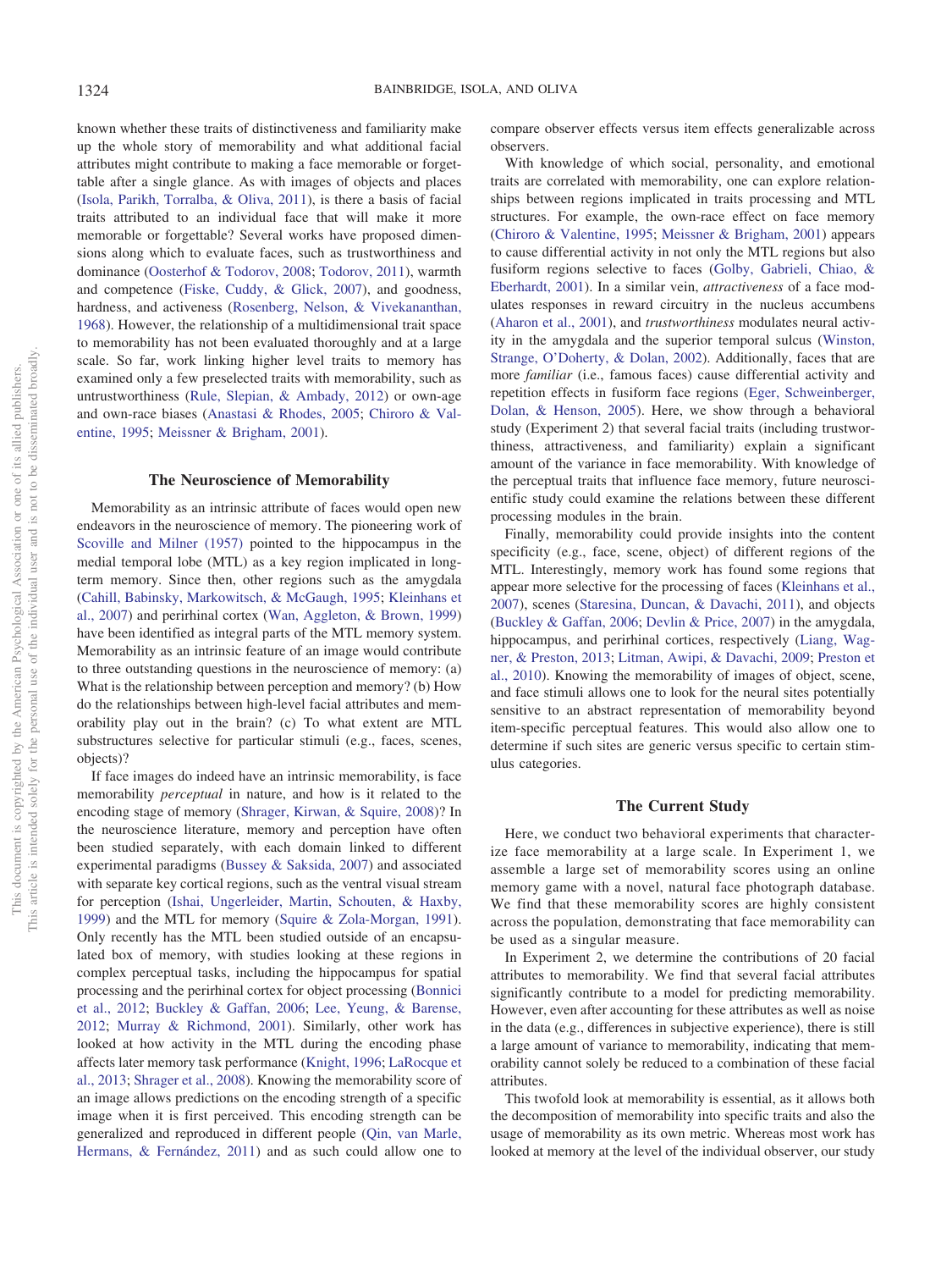provides a benchmark for studying face memorability and its relations to facial traits at the specific item level. This perspective lends itself to novel applications of the study of human memory, including the manipulation or training of memory by altering stimuli based on their memorability, leading to potential innovations in the domains of education, memory rehabilitation, computer science, data storage, and neuroscience.

# **Experiment 1: The Face Memory Game—Do People Find the Same Faces Memorable or Forgettable?**

Most studies of human visual memory have evaluated observers' performance on picture memory, examining its time frame or capacity. Whereas work on word memory has looked at recognition performance based on item effects [\(Freeman, Heathcote,](#page-10-22) [Chalmers, & Hockley, 2010;](#page-10-22) [Hintzman & Hartry, 1990\)](#page-10-23), only a few studies have looked at the memorability of images themselves. Isola and collaborators [\(Isola, Parikh, et al., 2011;](#page-10-10) [Isola, Xiao, et](#page-10-5) [al., 2011\)](#page-10-5) presented participants on Amazon Mechanical Turk (AMT) with a visual memory game designed to estimate the probability that a given photograph would be recognized after a single view. They found that memorability is an intrinsic and stable attribute of images that is shared across different viewers and contexts. However, pictures in these large-scale memorability studies were very diverse, covering hundreds of semantic categories (like [Standing, 1973\)](#page-11-21). Faces, on the other hand, belong to a single semantic category and are perceptually similar. Are specific face photographs universally memorable or forgettable?

## **Method**

**Stimuli: The 10k US Adult Faces Database.** It is well known that face recognition depends on the observer's experience: We are more sensitive to faces within our own age group [\(Anastasi &](#page-9-0) [Rhodes, 2005\)](#page-9-0) and race [\(Chiroro & Valentine, 1995;](#page-10-0) [Meissner &](#page-11-7) [Brigham, 2001\)](#page-11-7). In order to have an unbiased platform for the

study of face memorability, we built a 10,168-image database of face photographs representative of the adult United States population [\(Bainbridge, Isola, Blank, & Oliva, 2012\)](#page-10-9). Using an online random name generator based on the 1990 U.S. Census name distribution [\(Kleimo, 2011;](#page-10-24) [U.S. Census Bureau, 1990\)](#page-11-22), we randomly sampled 25,000 first and last names and automatically downloaded from Google Image Search several color face photographs openly available on the Web associated with random pairings of these first and last names. Five observers (two authors) deleted from the database recognizable celebrities, low-quality images, children, and faces occluded with objects or with unusual makeup. The resulting 10k US Adult Faces Database has 10,168 individual faces, following gender, age, and race distributions of the adult U.S. population (see [Table 1\)](#page-2-0) and complies with U.S. copyright law's fair use provision [\(Copyright Act of 1976, 2012,](#page-10-25) § 107).

**Face memory game.** We conducted a large-scale visual memory experiment using online participants (877 workers) on AMT, following the protocol of [Isola, Xiao, et al. \(2011\).](#page-10-5) Participants consented to their participation in the study, following the protocol approved by the Institutional Review Board (IRB) at the Massachusetts Institute of Technology. The game was structured as up to 30 levels of 120 photos each. Each level lasted 4.8 min, and participants could take brief breaks between them, as well as quit the game at any time. Although labeled *levels* to give a sense of progress to the participant, the levels did not differ from each other in difficulty or stimulus type. Participants could end the game at any time, and their data were used up to that point. Participants could also restart the game until the completion of the 30 levels. With each restart, participants saw only new stimuli.

In each level, the participants were shown a timed sequence of face images (1 s per face, with a 1.4-s interstimulus interval) and asked to press *r* when the same image repeated (see [Figure 1\)](#page-3-0). Images could repeat within and across levels. From the 10k US Adult Faces Database, 2,222 photos were randomly selected as

<span id="page-2-0"></span>Table 1

*Comparison of Demographics of the 10k US Adult Faces Database, Amazon Mechanical Turk Workers in Experiments 1 and 2, and the U.S. Census*

|                    |                             | Amazon Mechanical Turk<br>workers |              |                    |  |
|--------------------|-----------------------------|-----------------------------------|--------------|--------------------|--|
| Demographics       | 10k US Adult Faces Database | Experiment 1                      | Experiment 2 | U.S. Census (1990) |  |
| Number of people   | 10,168                      | 877                               | 1.274        | 2.49 million       |  |
| Median age (years) | $30 - 45$                   | 29                                | $30 - 45$    | 32.8               |  |
| Gender             |                             |                                   |              |                    |  |
| Male               | 57.1%                       | 43.0%                             | 49.8%        | 48.7%              |  |
| Female             | 42.9%                       | 55.9%                             | 50.2%        | 51.3%              |  |
| Race               |                             |                                   |              |                    |  |
| White              | 83.7%                       | 77.5%                             | 80.1%        | 80.3%              |  |
| <b>Black</b>       | 9.9%                        | $9.0\%$                           | 8.3%         | 12.1%              |  |
| Asian              | 3.1%                        | 5.5%                              | 5.9%         | 2.9%               |  |
| Hispanic           | $3.2\%$                     | 3.1%                              | 4.8%         | $(9.1\%)^a$        |  |
| Other              | $0.0\%$                     | 5.0%                              | 0.8%         | 3.9%               |  |

*Notes.* Demographics for the 10k US Adult Faces Database were determined by an Amazon Mechanical Turk demographics study involving 12 workers per face. Amazon Mechanical Turk worker demographics were assembled from demographics surveys attached to the main tasks of Experiments 1 and 2. The race, age, and gender distributions are very similar across the four different samples of people.

<sup>a</sup> The 1990 U.S. Census asks about Hispanic origin as a separate question from race, so there is likely overlap with other races.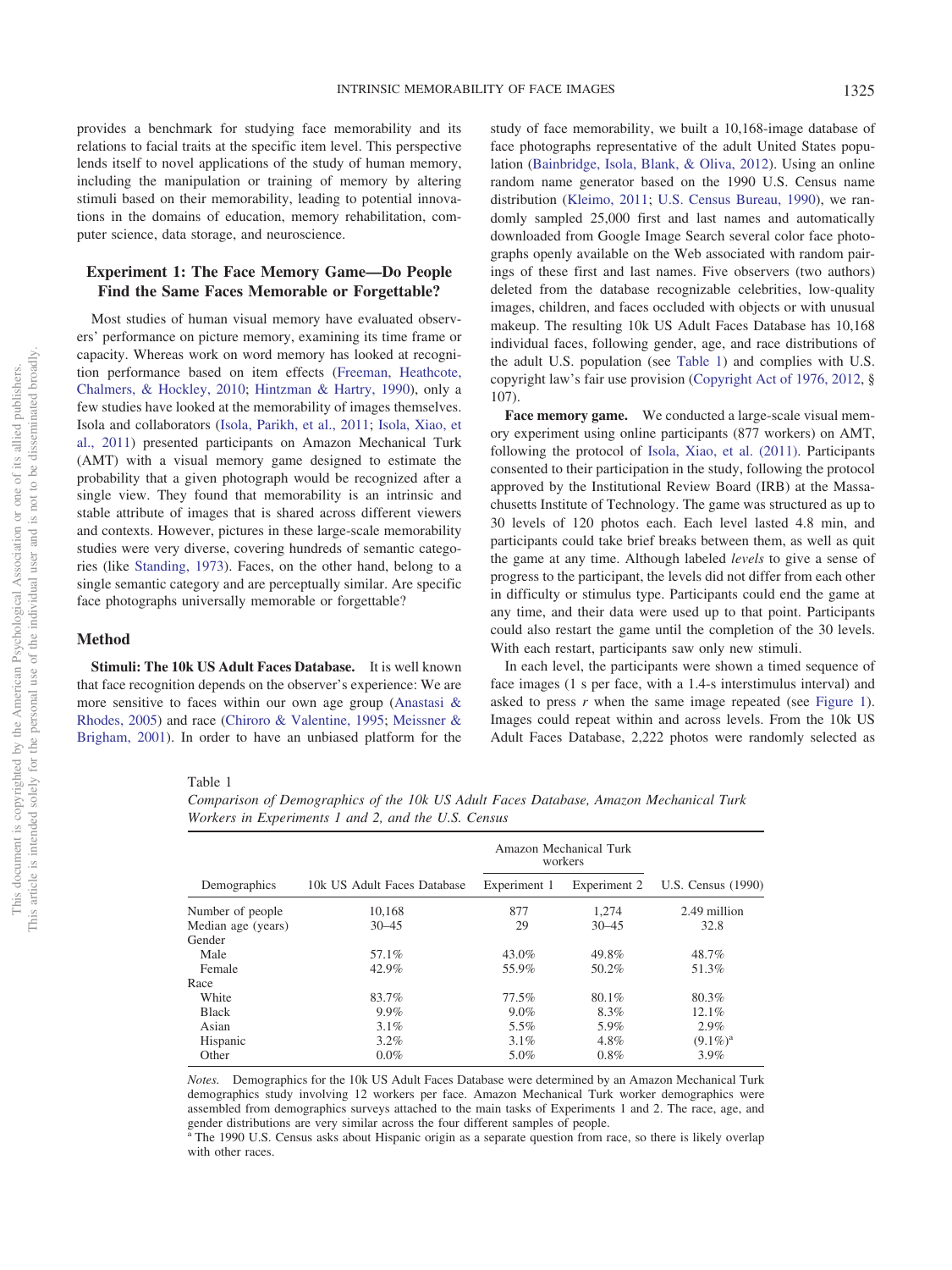

<span id="page-3-0"></span>*Figure 1.* A flowchart of the visual memory task. Each image was presented for 1 s, followed by a 1.4-s fixation cross. Participants pressed *r* when they saw a repeat of a face image. A green cross appeared as feedback for correct positive responses (hit) and a gray *X* appeared to indicate a keypress error (false alarm). Individuals whose faces appear here gave signed consent for their likenesses to be published in this article.

*target* images, while 6,468 were used as *filler* images. Measures of memorability are taken as hit rates (HRs) and false-alarm rates (FARs) for repetition detection on the target photos, where repetitions were spaced 91–109 photos apart. This broad space between images (about 4.5 min) allows capturing of memory well beyond short-term memory and working memory. [Isola, Xiao, Parikh,](#page-10-26) [Torralba, and Oliva \(in press\)](#page-10-26) tested how image memory varies when the second image exposure ranges from 36 s (or  $\sim$ 15 intervening images) to 40 min  $(\sim 1,000)$  intervening images) after the first image and found that memorability rank remains stable across these various delays. Therefore, in Experiment 1, we choose to test memory at approximately 4 min after the first face exposure, which allows the testing of many stimuli in a short period of time while tapping into long-term storage. Repetition with the filler photos acted as a vigilance task to test the reliability of participants, with repetitions spaced 1–7 photos apart. The rest of the fillers were used as spacing between the target photos. In order to ensure the quality of participants, only workers with an AMT approval rate of at least 95% were allowed to participate. Workers who did poorly on the vigilance task (with poor performance being measured as more than 50% false alarms on the last 30 nonrepeat images or less than 50% hits for the last 10 vigilance repeats) were also prevented from continuing with the task. Only workers with a computer IP address within the United States were allowed in the game in order to match worker demographics with the stimulus demographics.

**Stimuli demographics survey.** To collect basic demographic information (age, race, and gender) on the face stimuli, we ran a survey on AMT with 12 respondents for each of the 2,222 target faces. Respondents all consented, following IRB guidelines. For age, participants could choose the ranges of fewer than 20 years of age,  $20-30$ ,  $30-45$ ,  $45-60$ , and over 60 years of age, while for race, they could choose White, Black, Hispanic, East Asian, South Asian, Middle Eastern, or other. These options were selected based on common AMT demographics, and the same choices were available when memory task participants were asked to indicate their own demographics before beginning the game. The demographics of the faces match the demographics of both AMT workers on the memory task and the U.S. Census (see [Table 1\)](#page-2-0), diminishing memory effects related to the own-race bias [\(Chiroro](#page-10-0) [& Valentine, 1995;](#page-10-0) [Meissner & Brigham, 2001\)](#page-11-7) or the own-age bias [\(Anastasi & Rhodes, 2005\)](#page-9-0).

## **Results**

Each target photo with its repetition was seen by an average of 81.7 workers. On average, target faces were correctly recognized

in 51.6% of trials  $(SD = 12.6\%)$ . The average rate of false alarms was  $14.4\%$  (*SD* = 8.7%).

**Are memorability scores reliable between different groups of observers?** We assessed the reliability of these memorability scores (HR and FAR) across face images by looking at the correlation between split-half rankings. For both HR and FAR, we ranked the images according to one random half of the participants and compared them to the scores given by the other half of the participants (see [Figure 2\)](#page-4-0). Over 25 of these random split-half trials, the average Spearman's rank correlation between scores given by the two halves of the participants was 0.68 for HR  $(\text{minimum} = 0.66, \text{ maximum} = 0.69)$  and 0.69 for FAR  $(\text{mini}$  $mum = 0.67$ , maximum = 0.71). There is also sizable variation in face photo memorability, with HR ranging from 15.5% (the most forgettable photos) to 89.9% (the most memorable photos) and FAR ranging from 0% to 51.5%. The strength of these correlations, in spite of individual differences and other potential sources of noise, demonstrates that we have characterized real differences between face photos and that both HR and FAR are varied yet reliable measures across the population. We also looked at  $d'$ , a metric that combines both HR and FAR, and found a similarly high average Spearman's rank correlation of 0.69.

**Are memorability scores consistent across individual observers?** The above analysis describes the population-level reliability of memorability scores, but it remains unclear to what degree a single observer's performance will be consistent with the population. In order to measure this, we used leave-one-out crossvalidation over participants in our experiment. We measured how well the scores of  $N-1$  participants on our task predict the scores of the *N*th participant. For a given set of  $N - 1$  participants, we computed the average HR and FAR for all images that could have produced a hit or false alarm, respectively, in the *N*th participant. We then used logistic regression to predict whether or not the *N*th participant gave a hit (or a false alarm) based on the average rates from the  $N - 1$  participants. We repeated this analysis for each possible *N*th participant (excluding participants who scored fewer than two images), giving us 854 estimates of the regression coefficient  $\beta_1$  (the slope of the logit function) for HR and 876 estimates for FAR. Some participants are more consistent with the population than others. In order to estimate an average  $\beta_1$  across the population of participants, we took a weighted mean over the  $\beta_1$ estimates for each individual participant, weighting by the inverse variance of the  $\beta_1$  estimate for each participant. We weighted in this way since different participants scored different numbers of images and so the  $\beta_1$  estimates for different participants have widely varying precision; weighting by in-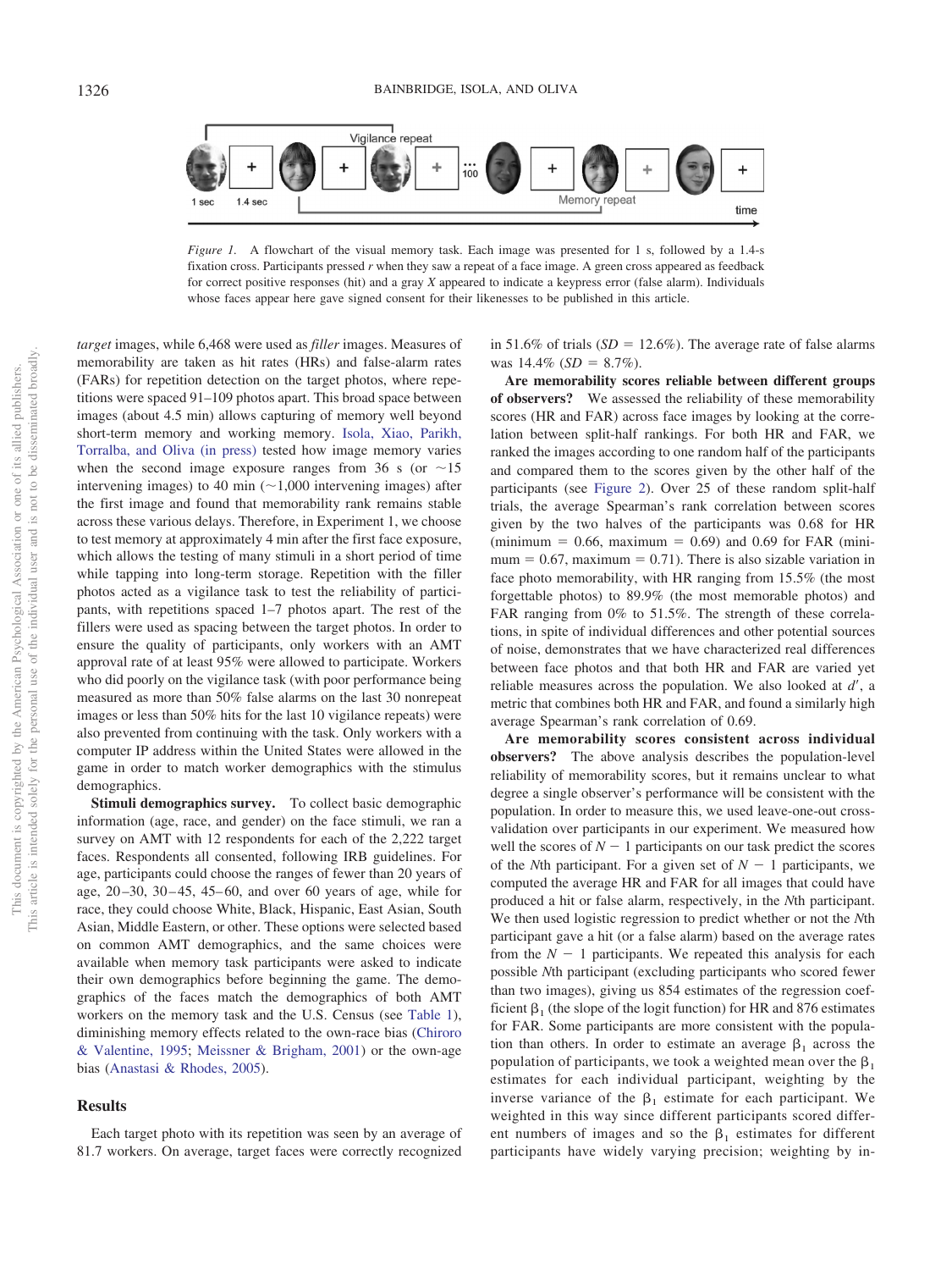

<span id="page-4-0"></span>*Figure 2.* Left: Reliability graph for hit rate (HR). Right: Reliability graph for false-alarm rate (FAR). Split-half reliability depicted using memorability score rank-size plots averaged over 25 random splits. For each split, participants were separated into two random groups: Group 1 and Group 2. For each image, we plot its HR (left graph, *y*-axis) and FAR (right graph, *y*-axis) measured on Group 1 participants against its rank HR (or FAR) on the *x*-axis according to either the same group (dotted line) or the remaining group (solid line). The images are ordered on the *x*-axis from high to low HR (or FAR). If the two groups are in perfect agreement, the solid and dotted lines should coincide. On the other hand, if no consistency exists across the participants, the solid line should coincide with the light-gray thin chance line, which is the result of assigning the images random ranks (i.e., randomly permuting the *x*-axis). Plots are smoothed by convolving each line with a length 25 box filter (i.e., the *y*-value of each plotted point is the average of the *y*-values of all points up to 12 ranks above and 12 ranks below the rank of the plotted point). Error bars give 80% confidence intervals estimated with a bootstrap (i.e., each interval contains 80% of the 25 samples given by the random splits).

verse variance minimizes the variance of the estimated population mean. We found a weighted mean  $\beta_1$  of 3.77 for HR ( $p <$ .01) and 6.42 for FAR ( $p < .01$ ). The *p*-values here refer to the probability of observing effects with magnitudes at least this large, under the null hypothesis that the true  $\beta_1$  actually equals 0 for all subjects. We simulated the null distribution using a within-subjects Monte Carlo permutation test.<sup>1</sup> These  $\beta_1$  values suggest that an individual observer will tend to exhibit a fair amount of consistency with the population in terms of which images he or she finds more and less memorable.

**Is there reliability amongst categories of face memorability?** Can we separate the signals for false memories and true memories in our data? If a photo receives both a high HR and a high FAR, it may be highly memorable, but it could also just be a highly familiar-looking face. An alternate version of memorability can be made for photos with high HR and low FAR. This is because, in recognition memory, memorable items often evoke both higher HR and lower FAR than forgettable items—what is termed a *mirror effect* [\(Glanzer & Adams, 1985,](#page-10-27) [1990\)](#page-10-28).

To isolate truly memorable photos, we split the faces along the median HR and FAR to create groupings of four performance profiles, consisting of high/low HR and FAR. Over 25 random split halves, subjects' performance profile assignments agreed on average  $55.4\%$  of the time (within the 25 trials, minimum = 54.1%, maximum = 57.3%, compared to a chance level of  $25\%$ ), with similarly high agreement levels for each quadrant. Distinctive and highly memorable faces (high HR, low FAR) had a percentage agreement (over the 25 random split halves) of 50.6%, typical faces (high HR, high FAR) had an agreement of 56.7%, forgettable faces (low HR, low FAR) had an agreement of 55.6%, and faces evoking many false memories but few true ones (low HR, high FAR) had an agreement of 49.4%. This agreement shows that there are distinctive categories of faces in terms of memorability, and the overall consistency of memorability is not driven by any single category.

#### **Discussion**

Here we find that intrinsic memorability is a reliable measure of face photographs, consistent across viewers, and therefore separate from individuals' subjective experiences. Such a consistency may appear surprising at first, given the plethora of memory work showing individual differences between viewers and images on memory [\(Anastasi & Rhodes, 2005;](#page-9-0) [Chiroro & Valentine, 1995;](#page-10-0) [Lewis & Johnston, 1997;](#page-11-23) [Meissner, Brigham, & Butz, 2005\)](#page-11-24). However, there is still remaining variance between observers, and we examine the contributions of various observer-based and itembased factors on memorability in Experiment 2.

The high consistency of face memorability observed in Experiment 1 lends itself to several applications, ranging from neuroscience studies such as exploring modulation of MTL activity by intrinsic image memorability to computer graphics applications such as automatically manipulating the memorability of specific faces. While the memorability rank of generic photographs has been shown to be a stable function over short to long time delays,

<sup>&</sup>lt;sup>1</sup> In more detail, we simulated chance consistency by randomly shuffling each participant's responses amongst all the images that participant responded to. We ran this simulation 1,000 times and calculated resulting weighted mean  $\beta_1$  values to give an estimate of the null distribution of these values. Modeling the *p*-value as the success rate parameter of a binomial distribution, we found that  $p < .01$  contains the 99.9% confidence interval for the *p*-values of our observed  $\beta_1$  measurements for both HR and FAR (using the Clopper-Pearson method to estimate the confidence interval)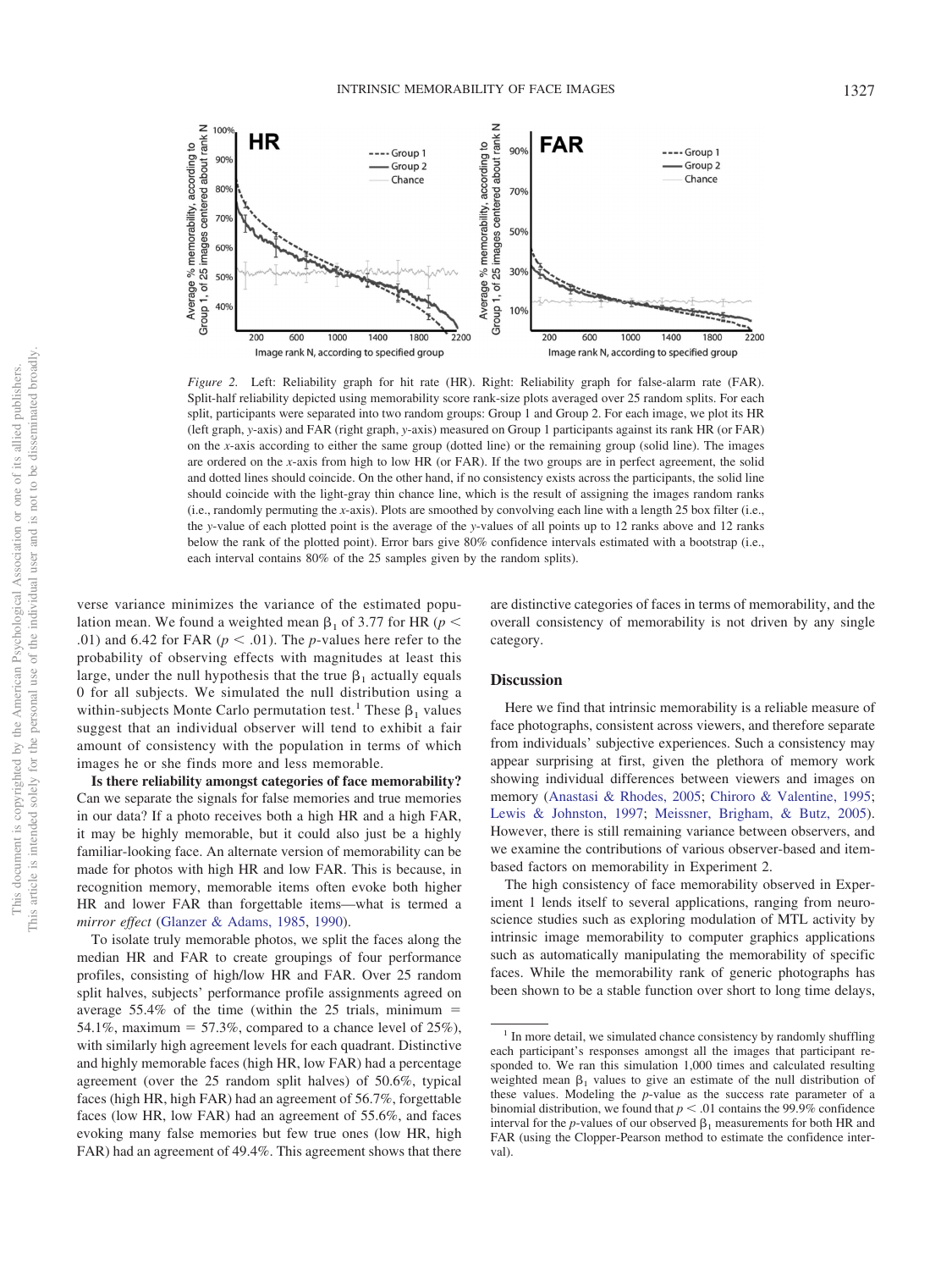stretching up to 40 min after presentation [\(Isola et al., in press\)](#page-10-26), future work may investigate the lasting power of face memorability.

## **Experiment 2: What Components Make up Face Memorability?**

Given that memorability is a varied and reliable characteristic of faces, can it be explained by other facial attributes? Previous studies have suggested that face recognition may be affected by distinctiveness of faces, as well as familiarity and subjective ratings of memorability [\(Bartlett et al., 1984;](#page-10-6) [Deffenbacher, Johan](#page-10-29)[son, Vetter, & O'Toole, 2000;](#page-10-29) [Light, Kayra-Stuart, & Hollander,](#page-11-25) [1979;](#page-11-25) [Vokey & Read, 1992\)](#page-11-2). Other high-level attributes, such as attractiveness, have been argued in both directions to be linked with facial averageness [\(Langlois & Roggman, 1990\)](#page-10-30) but also with uniqueness [\(Alley & Cunningham, 1991\)](#page-9-2), while untrustworthy faces have been found to be more memorable [\(Rule et al., 2012\)](#page-11-6). However, no work so far has examined a large spread of facial attributes to explain what may influence the memorability of particular items.

## **Method**

**Attribute selection.** We started with a quasi-exhaustive set of facial attributes by compiling a collection of 20 face traits from three sources. First, we selected the 14 personality traits found by [Oosterhof and Todorov \(2008\)](#page-11-3) to influence face evaluation. In their work, Oosterhof and Todorov asked 55 participants to write free-flow descriptions of a set of faces and found that these traits could be classified into 14 different overarching trait dimensions. Importantly, these traits correspond to spontaneously inferred judgments individuals made from seeing a facial portrait, listed here by decreasing order of frequency of use: *attractive, unhappy, sociable, emotionally stable, mean, boring, aggressive, weird, intelligent, confident, caring, egotistic, responsible,* and *trustworthy*. In addition, we selected three memory-related attributes described by [Vokey and Read \(1992\),](#page-11-2) namely, *memorability, typicality,* and *familiarity*. In their work, Vokey and Read found that typicality ratings of faces could be decomposed into components related to memorability and familiarity as well as HR and FAR performance on a memory task. Finally, we added *commonness, emotional magnitude,* and *friendliness* to the list, as these attributes were found significantly correlated with memorability in a previous pilot study.

**Attribute antonyms survey.** In order to control for possible biases of attribute valence on memorability, we designed an AMT survey to choose antonyms for each of the attributes used by [Oosterhof and Todorov \(2008\),](#page-11-3) [Vokey and Read \(1992\),](#page-11-2) and our pilot experiment. Twenty workers (consenting following the IRB guidelines) were asked to select the best antonym for each attribute when describing a face, with the list of possible antonyms for each attribute chosen from *[Roget's 21st Century Thesaurus](#page-11-26)* (2013). The majority response was selected as the corresponding antonym for each attribute.

**Facial attributes survey.** Armed with the 20 facial and personality traits, each described by a positive and a negative valence word, we ran an AMT survey for each of the 2,222 target faces used in Experiment 1. The original words used in the previous

studies and their antonyms were randomly split across two versions of the attribute-labeling survey, and 15 different participants (consenting following IRB guidelines) were recruited for each version. Ratings were conducted on a 9-point Likert-type scale, ranging from 1 (*not at all*) to 9 (*extremely*), as used in [Oosterhof](#page-11-3) [and Todorov \(2008\).](#page-11-3) In order to assist workers, each question included a *?* that could be clicked for a pop-up window with a dictionary definition of the word in that question. The survey also included a catch question to eliminate workers who were answering at random, asking them to indicate a number displayed on the screen (randomly chosen from 1 to 9). When participants failed the catch question, we removed the data for that entire survey from the analyses (only 0.87% of surveys). Only AMT workers with over 95% approval ratings and IP addresses within the United States were allowed to participate in the survey. Each survey of 21 questions paid \$0.07, for an hourly rate of approximately \$3. Altogether 1,274 workers participated in this study, and their demographics closely match those of Experiment 1, the 10k US Adult Faces Database, and the 1990 U.S. Census (see [Table 1\)](#page-2-0).

When the survey was complete, we looked at Pearson's correlations between attribute–antonym pairs and found that all pairs had significant negative correlations as expected  $(p < 10^{-4})$ . Thus, responses to antonyms were combined with the original words (after aligning them on the same scale by subtracting corresponding antonyms from 10), producing a total of 30 ratings for each of the 20 attributes for all 2,222 faces (approximately a total of 66,660 responses per attribute).

**Data analyses summary.** We looked at the influence of these facial traits on memorability by running several multiple linear regression models. First, because HR and FAR are proportions and thus bounded between 0 and 1, we logit-transformed them in order to be able to form linear statistics with them. Some FAR scores were initially 0 and were recoded as 0.01 to prevent logittransformed scores of infinity. Attribute scores were normalized into standardized *z* scores, with a mean of zero and standard deviation of one.

How do the attributes independently contribute to the scores of memorability? To answer, we ran two multiple linear regression models separately on the HR and FAR from Experiment 1. The facial attributes were the independent variables, while HR and FAR were dependent variables for the models. One multiple linear regression was run on the set of 20 attributes, and a second one was run on the set of 14 facial traits emphasized by [Oosterhof and](#page-11-3) [Todorov \(2008\).](#page-11-3) In order to get a comparative measure of noise that could account for remaining variance in the models, the same linear regressions were also run including memorability score regressors from random split halves of the participants.

## **Results**

The multiple linear regression results are detailed in [Figures 3](#page-6-0) (HR) and 4 (FAR), which summarize the statistics and models run with the attributes. Pearson's correlations between all attributes, as well as with the memorability scores, can be found in the online supplemental materials (see Tables S1 and S2 there). As a note, the beta values of the regression analyses differ in only sign when running the model based on phrasing them using the original attribute names versus their antonyms. Thus, for clarity, in this article, we frame these attributes based on their valence (i.e.,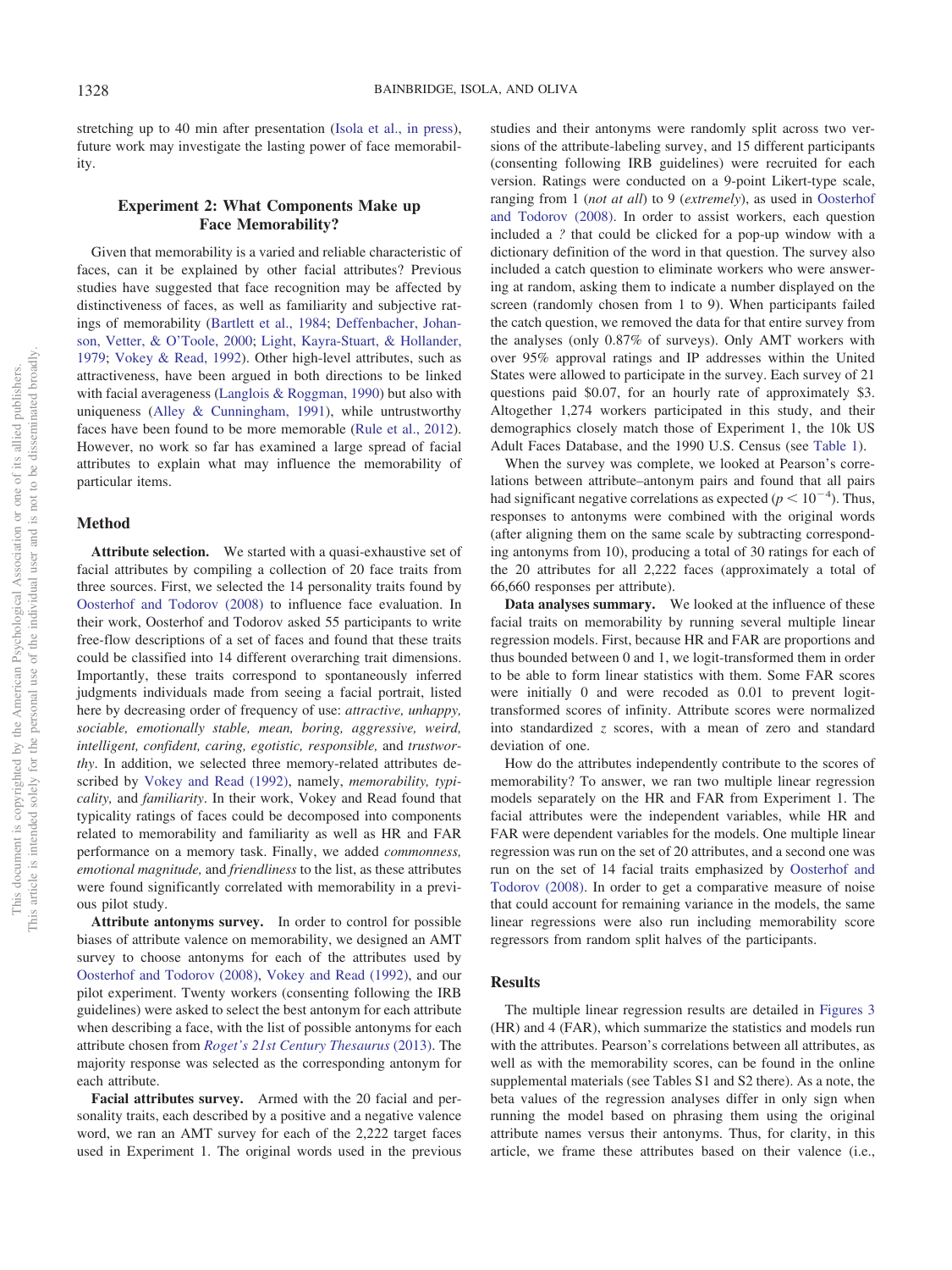|                                | HR                            |                 |           |          |                                     |                 |          |          |
|--------------------------------|-------------------------------|-----------------|-----------|----------|-------------------------------------|-----------------|----------|----------|
|                                | Attribute                     | $HR\beta$       | HR t      | HR p     |                                     | $HR\beta$       | HR t     | HR p     |
| Oosterhof & Todorov attributes | interesting / boring          | $-0.01$         | $-0.43$   | 0.67     |                                     | 0.21            | 11.01    | 0.00     |
|                                | calm / aggressive             | 0.01            | 0.34      | 0.74     | Dosterhof & Todorov attributes only | 0.01            | 0.25     | 0.80     |
|                                | caring / cold                 | $-0.05$         | $-1.07$   | 0.29     |                                     | $-0.05$         | $-1.00$  | 0.32     |
|                                | confident / uncertain         | 0.02            | 0.67      | 0.50     |                                     | 0.03            | 1.17     | 0.24     |
|                                | humble / egotistic            | $-0.01$         | $-0.40$   | 0.69     |                                     | $-0.02$         | $-0.72$  | 0.47     |
|                                | emotionally stable / unstable | 0.00            | $-0.08$   | 0.94     |                                     | $-0.08$         | $-3.15$  | 1.70E-03 |
|                                | intelligent / unintelligent   | $-0.08$         | $-3.41$   | 7.00E-04 |                                     | 5.56E+12        | 0.43     | 0.67     |
|                                | sociable / introverted        | 0.05            | 1.47      | 0.14     |                                     | 0.02            | 0.69     | 0.49     |
|                                | kind / mean                   | 0.12            | 2.73      | 0.01     | 0.10                                |                 | 2.39     | 0.02     |
|                                | responsible / irresponsible   | $-0.13$         | $-4.38$   | 0.00     |                                     | $-0.13$         | $-4.14$  | 0.00     |
|                                | trustworthy / untrustworthy   | 0.09            | 2.38      | 0.02     | 0.06<br>$-0.05$<br>$-0.09$          |                 | 1.66     | 0.10     |
|                                | attractive / unattractive     | $-0.06$         | $-2.96$   | 3.10E-03 |                                     |                 | $-2.72$  | 0.01     |
|                                | happy / unhappy               | $-0.11$         | $-2.34$   | 0.02     |                                     |                 | $-2.08$  | 0.04     |
|                                | normal / weird                | 0.02            | 0.73      | 0.46     |                                     | $-5.56E+12$     | $-0.43$  | 0.67     |
| Vokey &                        | typical / atypical            | $-0.09$         | $-4.92$   | 0.00     |                                     |                 |          |          |
| Read                           | memorable / forgettable       | 0.18            | 9.69      | 0.00     |                                     |                 |          |          |
|                                | familiar / unfamiliar         | $-0.03$         | $-2.07$   | 0.04     |                                     |                 |          |          |
|                                | common / uncommon             | $-0.05$         | $-3.09$   | 2.00E-03 |                                     |                 |          |          |
| Prelim.<br>Study               | emotional / unemotional       | 0.05            | 2.73      | 0.01     |                                     |                 |          |          |
|                                | friendly / unfriendly         | 0.01            | 0.15      | 0.88     |                                     |                 |          |          |
|                                |                               |                 |           |          |                                     |                 |          |          |
|                                | Constant                      | 0.07            | 7.13      | 0.00     | Constant                            | 0.07            | 6.72     | 0.00     |
|                                | <b>Model stats</b>            | F(2201,20)      | 35.06     |          | <b>Model stats</b>                  | F(2207, 14)     | 28.58    |          |
|                                |                               |                 | 1.30E-116 |          |                                     |                 | 4.87E-70 |          |
|                                |                               | р<br><b>SSE</b> | 496.43    |          |                                     | p<br><b>SSE</b> | 555.89   |          |
|                                |                               | <b>SSR</b>      | 158.15    |          |                                     | <b>SSR</b>      | 100.78   |          |
|                                |                               | Adj $R^2$       |           |          |                                     |                 |          |          |
|                                |                               |                 | 0.235     |          |                                     | Adj $R^2$       | 0.145    |          |

<span id="page-6-0"></span>*Figure 3.* Multiple linear regressions run on logit-transformed hit-rate (HR) scores. This figure shows the relationships of various *z*-score transformed attributes with logit-transformed HR scores. Attributes are grouped based on origin—the first 14 are from [Oosterhof and Todorov \(2008\),](#page-11-3) the next three are from [Vokey and Read](#page-11-2) [\(1992\),](#page-11-2) and the last three are significant attributes that were found in a preliminary study. The attributes are presented here as positive trait/negative antonym, with the attribute used from the original literature in bold. A multiple linear regression was run on all 20 attributes (left), and a second multiple linear regression was also run on only the 14 Oosterhof and Todorov attributes (right). The beta weight, *t* statistic, and corresponding *p*-value are reported for each attribute. Colored cells indicate cells with significant values, with darker cells significant at  $p < .01$ , lighter cells at  $p < .05$ , and white cells nonsignificant. Cell coloring corresponds to the direction of significant values as well as the valence, with green indicating positive values (aligning with the positive attribute in green) and red indicating negative ones (aligning with the negative attribute in red).

positive or negative), with all betas reported as an absolute value. For all of these models, we looked at model residual plots to confirm that a linear model was indeed a good fit and found for all that the residuals were normally distributed.

**Which facial attributes are significant predictors of recognition success?** The multiple linear regression model run on the 20 attributes with the HRs shows that the combination of traits is able to explain 23.5% of the variance in correct recognition of a face photograph. As shown in [Figure 3,](#page-6-0) the 11 significant contributors for HR are (in order of high to low beta) subjectively memorable ( $\beta = 0.18$ ), irresponsible ( $\beta = 0.13$ ), kind ( $\beta = 0.12$ ), unhappy ( $\beta = 0.11$ ), atypical ( $\beta = 0.09$ ), trustworthy ( $\beta = 0.09$ ), unintelligent ( $\beta = 0.08$ ), unattractive ( $\beta = 0.06$ ), emotional ( $\beta =$ 0.05), uncommon ( $\beta = 0.05$ ), and unfamiliar ( $\beta = 0.03$ ). This model does a good job of describing memorability,  $F(2201, 20) =$ 35.06,  $p < 10^{-115}$ , with an overall model fit of adjusted  $R^2 =$ 0.235. Our results align with those of [Vokey and Read \(1992\)](#page-11-2) that found typical and unmemorable faces to be linked with lower HRs. However, other attributes stand out in our model that are not mentioned in memory literature, such as irresponsible, kind, and unhappy, indicating that face memorability has some personality and social components to its determination.

The multiple linear regression of the 14 social and personality traits of [Oosterhof and Todorov \(2008\)](#page-11-3) explains 14.5% of the

variance of HR. The six significant contributors were (in order by beta) interesting ( $\beta = 0.21$ ), irresponsible ( $\beta = 0.13$ ), kind ( $\beta =$ 0.10), unhappy ( $\beta = 0.09$ ), emotionally unstable ( $\beta = 0.08$ ), and unattractive ( $\beta = 0.05$ ). This model also significantly describes HR,  $F(2207, 14) = 28.58, p < 10^{-69}$ , with an adjusted  $R^2 =$ 0.145. While this amount of described variance is not as high as the full model, it is still significant, indicating that memorability may not solely be determined by memory-related traits (i.e., typicality, familiarity, commonness, subjective memorability) but is also influenced by other personality and social traits, even at such a brief image presentation. Note that in this reduced set, attributes such as interesting and emotional are now significant. As interesting is the highest loaded trait, this may encompass the various measures of typicality that were removed (i.e., a typical face is boring, while an atypical one is interesting). In the full, 20-attribute model, all the variance of interesting was likely described by a combination of all the other traits, causing it to not be a significant contributor. Similarly, emotional stability may account for the emotionality term, which was a significant contributor in the full model.

**Which facial attributes are significant predictors of false memories?** The multiple linear regression model run on the 20 attributes with the FARs shows that the combination of 20 traits is able to explain 16.4% of the variance in false alarms on a face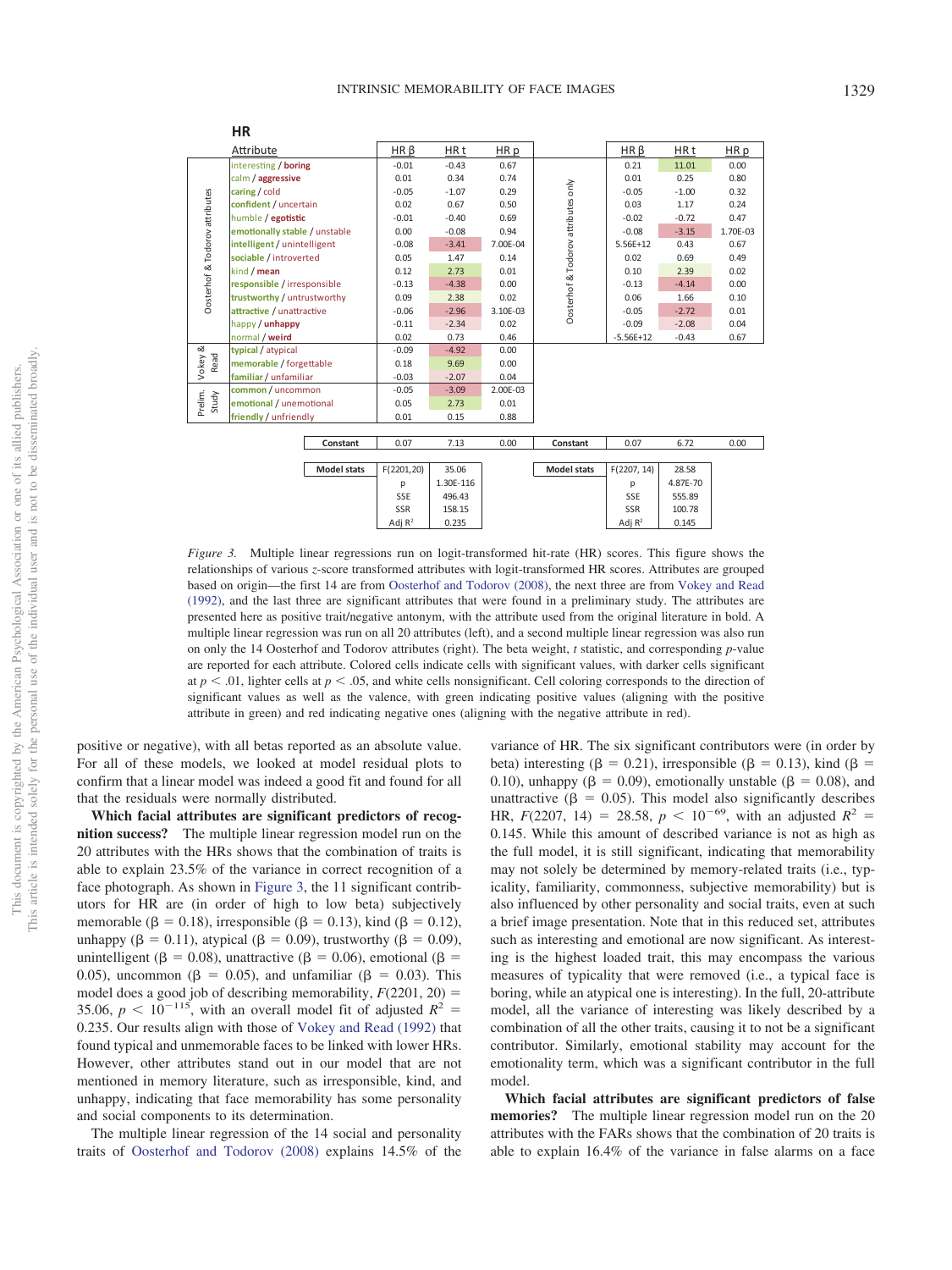|                                | <b>FAR</b>                             |                    |                  |           |          |                                     |                  |           |          |
|--------------------------------|----------------------------------------|--------------------|------------------|-----------|----------|-------------------------------------|------------------|-----------|----------|
| Attribute                      |                                        | $FAR \beta$        | FAR <sub>t</sub> | FAR p     |          | $FAR \beta$                         | FAR <sub>t</sub> | FAR p     |          |
| Oosterhof & Todorov attributes | interesting / boring                   |                    | $-0.06$          | $-1.40$   | 0.16     |                                     | $-0.28$          | $-9.89$   | 0.00     |
|                                | calm / aggressive                      |                    | 0.00             | $-0.01$   | 1.00     |                                     | $-0.06$          | $-1.53$   | 0.13     |
|                                | caring / cold<br>confident / uncertain |                    | 0.07             | 1.97      | 0.05     |                                     | 0.02             | 0.28      | 0.78     |
|                                |                                        |                    | $-0.17$          | $-4.07$   | 0.00     |                                     | 0.10             | 2.38      | 0.02     |
|                                | humble / egotistic                     |                    | $-0.02$          | $-0.61$   | 0.54     |                                     | 0.09             | 2.27      | 0.02     |
|                                | emotionally stable / unstable          |                    | 0.00             | $-0.02$   | 0.99     |                                     | $-0.03$          | $-0.73$   | 0.46     |
|                                | intelligent / unintelligent            |                    | 0.13             | 2.91      | 3.70E-03 |                                     | $9.44E + 12$     | 0.48      | 0.63     |
|                                | sociable / introverted                 |                    | $-0.14$          | $-2.55$   | 0.01     | Dosterhof & Todorov attributes only | 0.08             | 1.73      | 0.08     |
|                                | kind / mean                            |                    | 0.15             | 5.08      | 0.00     |                                     | $-0.07$          | $-1.11$   | 0.27     |
|                                | responsible / irresponsible            |                    | 0.28             | 3.86      | 1.00E-04 |                                     | 0.16             | 3.48      | 5.00E-04 |
|                                | trustworthy / untrustworthy            |                    | 0.10             | 2.44      | 0.01     |                                     | $-0.10$          | $-1.77$   | 0.08     |
|                                | attractive / unattractive              |                    | 0.09             | 3.41      | 7.00E-04 |                                     | 0.21             | 7.96      | 0.00     |
|                                | happy / unhappy                        |                    | $-0.07$          | $-2.26$   | 0.02     |                                     | 0.19             | 2.86      | 4.30E-03 |
|                                | normal / weird                         |                    | $-0.03$          | $-0.31$   | 0.75     |                                     | $-9.44E+12$      | $-0.48$   | 0.63     |
|                                | typical / atypical                     |                    | $-0.11$          | $-3.21$   | 1.40E-03 |                                     |                  |           |          |
| Vokey &<br>Read                | memorable / forgettable                |                    | $-0.05$          | $-0.68$   | 0.50     |                                     |                  |           |          |
|                                | familiar / unfamiliar                  |                    | 0.08             | 3.38      | 7.00E-04 |                                     |                  |           |          |
|                                | common / uncommon                      |                    | 0.06             | 1.66      | 0.10     |                                     |                  |           |          |
| Prelim.<br>Study               | emotional / unemotional                |                    | $-0.08$          | $-2.61$   | 0.01     |                                     |                  |           |          |
|                                | friendly / unfriendly                  |                    | 0.06             | 2.42      | 0.02     |                                     |                  |           |          |
|                                |                                        |                    |                  |           |          |                                     |                  |           |          |
|                                |                                        | Constant           | $-1.99$          | $-127.32$ | 0.00     | Constant                            | $-1.99$          | $-124.09$ | 0.00     |
|                                |                                        |                    |                  |           |          |                                     |                  |           |          |
|                                |                                        | <b>Model stats</b> | F(2201,20)       | 22.76     |          | <b>Model stats</b>                  | F(2207, 14)      | 22.82     |          |
|                                |                                        |                    | p                | 1.34E-75  |          |                                     | p                | 1.73E-55  |          |
|                                |                                        |                    | SSE              | 1190.10   |          |                                     | <b>SSE</b>       | 1254.40   |          |
|                                |                                        |                    | <b>SSR</b>       | 246.08    |          |                                     | SSR              | 181.53    |          |
|                                |                                        |                    | Adj $R^2$        | 0.164     |          |                                     | Adj $R^2$        | 0.121     |          |
|                                |                                        |                    |                  |           |          |                                     |                  |           |          |

*Figure 4.* Multiple linear regressions run on logit-transformed false-alarm-rate (FAR) scores. This figure shows the relationships of various *z*-score transformed attributes with logit-transformed FAR scores. Attributes are grouped based on origin—the first 14 are from [Oosterhof and Todorov \(2008\),](#page-11-3) the next three are from [Vokey](#page-11-2) [and Read \(1992\),](#page-11-2) and the last three are significant attributes that were found in a preliminary study. The attributes are presented here as positive trait/negative antonym, with the attribute used from the original literature in bold. A multiple linear regression was run on all 20 attributes (left), and a second multiple linear regression was also run on only the 14 Oosterhof and Todorov attributes (right). The beta weight, *t* statistic, and corresponding *p*-value are reported for each attribute. Colored cells indicate cells with significant values, with darker cells significant at  $p < .01$ , lighter cells at  $p < .05$ , and white cells nonsignificant. Cell coloring corresponds to the direction of significant values as well as the valence, with green indicating positive values (aligning with the positive attribute in green) and red indicating negative ones (aligning with the negative attribute in red).

photograph. Thirteen attributes were found to be significant contributors (in order of beta): responsible ( $\beta = 0.28$ ), uncertain ( $\beta =$ 0.17), kind ( $\beta = 0.15$ ), introverted ( $\beta = 0.14$ ), intelligent ( $\beta = 0.17$ ) 0.13), atypical ( $\beta = 0.11$ ), trustworthy ( $\beta = 0.10$ ), attractive ( $\beta =$ 0.09), familiar ( $\beta = 0.08$ ), unemotional ( $\beta = 0.08$ ), caring ( $\beta = 0.09$ ) 0.07), unhappy ( $\beta = 0.07$ ), and friendly ( $\beta = 0.06$ ). Interestingly, the top-loaded attributes here are higher level personality traits rather than memory-related traits. This model significantly explains FAR,  $F(2201, 20) = 22.76, p < 10^{-74}$ , but with a lower explained variance compared to the model for HR (adjusted  $R^2$  = 0.164). Using only [Oosterhof and Todorov's \(2008\)](#page-11-3) 14 attributes, we find that six attributes are significant contributors: boring ( $\beta$  = 0.28), attractive ( $\beta = 0.21$ ), happy ( $\beta = 0.19$ ), responsible ( $\beta = 0.28$ ) 0.16), confident ( $\beta = 0.10$ ), and humble ( $\beta = 0.09$ ). This model is significant,  $F(2207, 14) = 22.82, p < 10^{-54}$ , but with a lower explained variance (adjusted  $R^2 = 0.121$ ). As with HR, boring now takes the lead term, likely to account for the missing memorability attributes.

**What is the remaining variance in these models?** While these multiple linear regression models are all significantly able to predict HR and FAR, there is still a relatively high amount of unexplained variance left over. In order to look at how much of this unexplained variance is noise, we also ran the models including regressors for the memorability scores along 25 random halfsplits of the participants. For example, with the HR 20-attributes model, an additional attribute that included a random half of the HR data (split by participants) was used to predict the other half of the HR data, and this split and model were run 25 times to get a range of statistics for the models. A summary of the statistics and beta values for these models can be seen in the online supplemental materials (see Tables S3–S6 there).

For the full HR model with 20 attributes and an HR regressor, all 25 splits significantly described HR, mean  $F(2200, 21)$  = 108.46, minimum =  $99.62$ , maximum = 115.16, with an average *p*-value of 3.21  $\times$  10<sup>-301</sup> (minimum  $\sim$  0, maximum = 4.23  $\times$  $10^{-300}$ ). The adjusted  $R^2$  also doubled with this additional regressor, going from 0.235 in the original model to a mean adjusted  $R^2$ of 0.504 (minimum =  $0.483$ , maximum = 0.519). These values serve as the upper bound performance of the model; while 49.6% of HR variance appears to be noise (encompassing individual differences in subjective experience, environment, etc.), there is still 26.9% of the variance in HR that is reliable across participants yet unexplained by the full-encompassing set of 20 facial attributes. The model performs similarly well using only the 14 [Oost](#page-11-3)[erhof and Todorov \(2008\)](#page-11-3) attributes with an additional HR regressor, mean  $F(2206, 15) = 144.62$ , minimum = 133.04,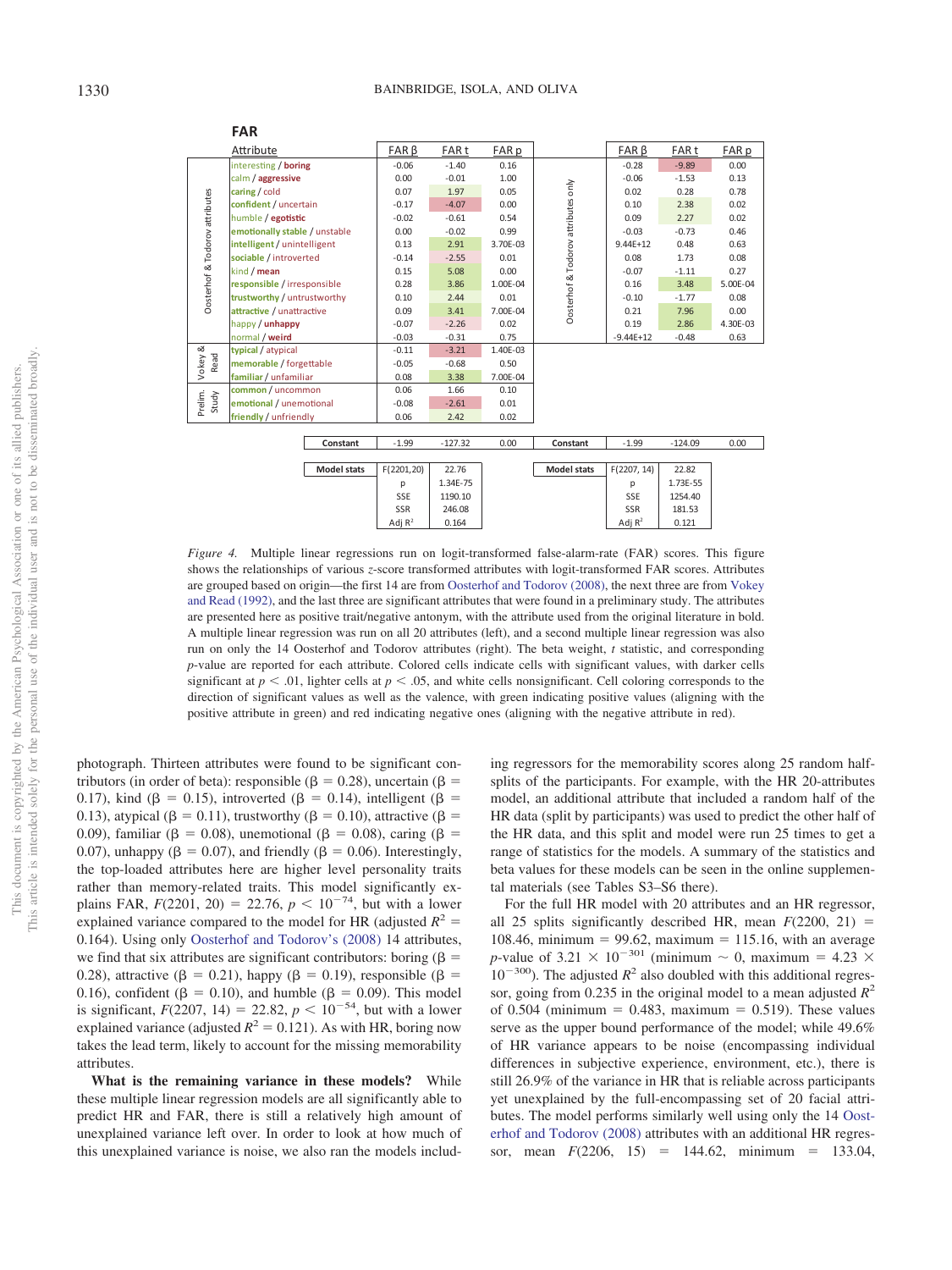maximum = 153.48; mean  $p = 2.43 \times 10^{-296}$ , minimum  $\sim 0$ , maximum =  $6.07 \times 10^{-295}$ , with a mean adjusted  $R^2$  of 0.492  $(\text{minimum} = 0.470, \text{ maximum} = 0.507)$ . This leaves 34.7% remaining variance in HR after accounting for the 14 attributes and noise.

We find similar results with false alarms. The 25 splits of the full FAR model with 20 attributes and a FAR regressor also significantly described FAR, mean  $F(2200, 21) = 88.84$ , minimum = 85.72, maximum = 95.04; mean  $p = 4.45 \times 10^{-268}$ , minimum =  $2.32 \times 10^{-289}$ , maximum =  $8.92 \times 10^{-267}$ . The adjusted  $R^2$  is almost 3 times higher with the additional FAR regressor (mean adjusted  $R^2 = 0.454$ , minimum = 0.445, maximum = 0.471), leaving a remaining variance in FAR, after accounting for the 20 attributes and noise, of 29.0%. For the 14 attributes FAR model plus the FAR regressor, the model has similarly high performance, mean  $F(2206, 15) = 121.30$ , minimum = 116.52, maximum = 129.32; mean  $p = 2.23 \times 10^{-267}$ , minimum =  $1.39 \times 10^{-288}$ , maximum =  $5.14 \times 10^{-266}$ , with a mean adjusted  $R^2$  of 0.448 (minimum = 0.437, maximum = 0.465) and a remaining variance in FAR after the 14 attributes and noise of 32.7%.

#### **Discussion**

These results give an interesting look into the influences on how well certain faces are remembered. First, our results support previous literature that found correlations of atypicality with HR and familiarity with FAR [\(Bartlett et al., 1984;](#page-10-6) [Vokey & Read, 1992\)](#page-11-2), while discovering that some personality and social traits contribute to memorability. While other works have used single attributes to examine memorability (e.g., correlating untrustworthiness with memorability; see [Rule et al., 2012\)](#page-11-6), our work offers a more comprehensive landscape of the traits that may influence memorability, using a large-scale, natural data set.

It is interesting to note the valence tendencies of the attributes and their connection with HR and FAR. Recognition success is associated with a mix of positive and negative attributes, whereas false memories seem to be mainly positive. We find that HR is more dependent on memory-related metrics (with memorable, atypical, unfamiliar, and uncommon all receiving strong beta weights), while FAR is more dependent on social and personality traits.

So, what makes a face memorable? To create a familiarity effect, where a face is recognized whether it was seen previously or not (maximizing both HR and FAR), the face should be one that has increased values of kindness and trustworthiness but also some atypicality. While false alarms are sometimes viewed as noise or response errors, intentionally elicited false alarms have potential to become a powerful tool in social or marketing contexts (i.e., also making a face more responsible, intelligent, attractive, and unemotional). We also find several attributes with a classical mirror effect (high HR, low FAR; [Glanzer & Adams, 1985,](#page-10-27) [1990;](#page-10-28) [Vokey &](#page-11-2) [Read, 1992\)](#page-11-2), where a face is correctly remembered with no false memories (specifically, faces that are irresponsible, unhappy, unintelligent, unattractive, and unemotional).

While some facial attributes contribute to memorability, after accounting for these attributes as well as noise (likely made up of participant differences in subjective experience, environment, memory ability difference, etc.), there is still a remaining variance

reliable across participants in the memorability scores. Essentially, the variance in HR can be seen as a combination of 23.5% personality, social, and memory-related attributes, 49.6% variance between participants (e.g., individual differences, environment differences), and 26.9% unexplained variance between images. Similarly, the variance of FAR is a combination of 16.4% attributes, 54.6% variance between participants, and 29.0% unexplained variance between images.

This remaining unexplained variance between images indicates that while some face attributes are related to memorability, there is still more to memorability than just these factors. This unexplained variance across participants exists even when using the model including attributes believed to be closely tied to memorability, such as typicality, commonness, and familiarity. Whereas the nature of this unexplained variance warrants further study, it suggests that memorability can be used as a high-level attribute intrinsic to face images, which cannot be simply reduced to a combination of other face-related attributes. Thus, the combined study of the singular property of memorability and the attributes contributing to memorability gives a twofold benefit: First, it allows quantifications, predictions, and comparisons of memorability across images and observers, and second, it suggests which attributes to alter to manipulate face memorability in future work.

## **General Discussion**

# **Memorability as an Intrinsic High-Level Facial Attribute**

Here we establish a large-scale database of 10,168 natural, representative face photographs of the U.S. adult population, with objective memorability scores, and high-level attributes motivated by previous psychology literature for 2,222 of those faces. Whereas previous research has noted that memorability of a face may differ based on a few isolated attributes singled out for examination, such as matching race [\(Chiroro & Valen](#page-10-0)[tine, 1995;](#page-10-0) [Meissner et al., 2005\)](#page-11-24), distinctiveness (Valentine, 1991), or previously experienced images [\(Lewis & Johnston,](#page-11-23) [1997\)](#page-11-23), the current study shows surprising reliability across people of diverse backgrounds viewing a widespread distribution of photos.

The present work brings three contributions: First, there are similarities across participants in the relative memorability of different face photos; second, a proportion of memorability can be described by a combination of facial attributes; and third, even after accounting for these attributes and noise, there is still a large amount of unexplained variance to memorability reliable across participants, indicating it is not only a composite of other facial attributes. Together, these findings suggest that face memorability can be used as a metric of interest in the study of faces and memory.

The idea of quantifying memorability of a face lends itself to many useful applications of psychology research to mainstream society in future work [\(Oliva, Isola, Khosla, & Bainbridge, 2013\)](#page-11-27). Memory research has been mostly subject-focused, but an itemfocused approach enables several possible innovations in both research and industry; instead of only improving our own memory capacities, we can also work to make our worlds easier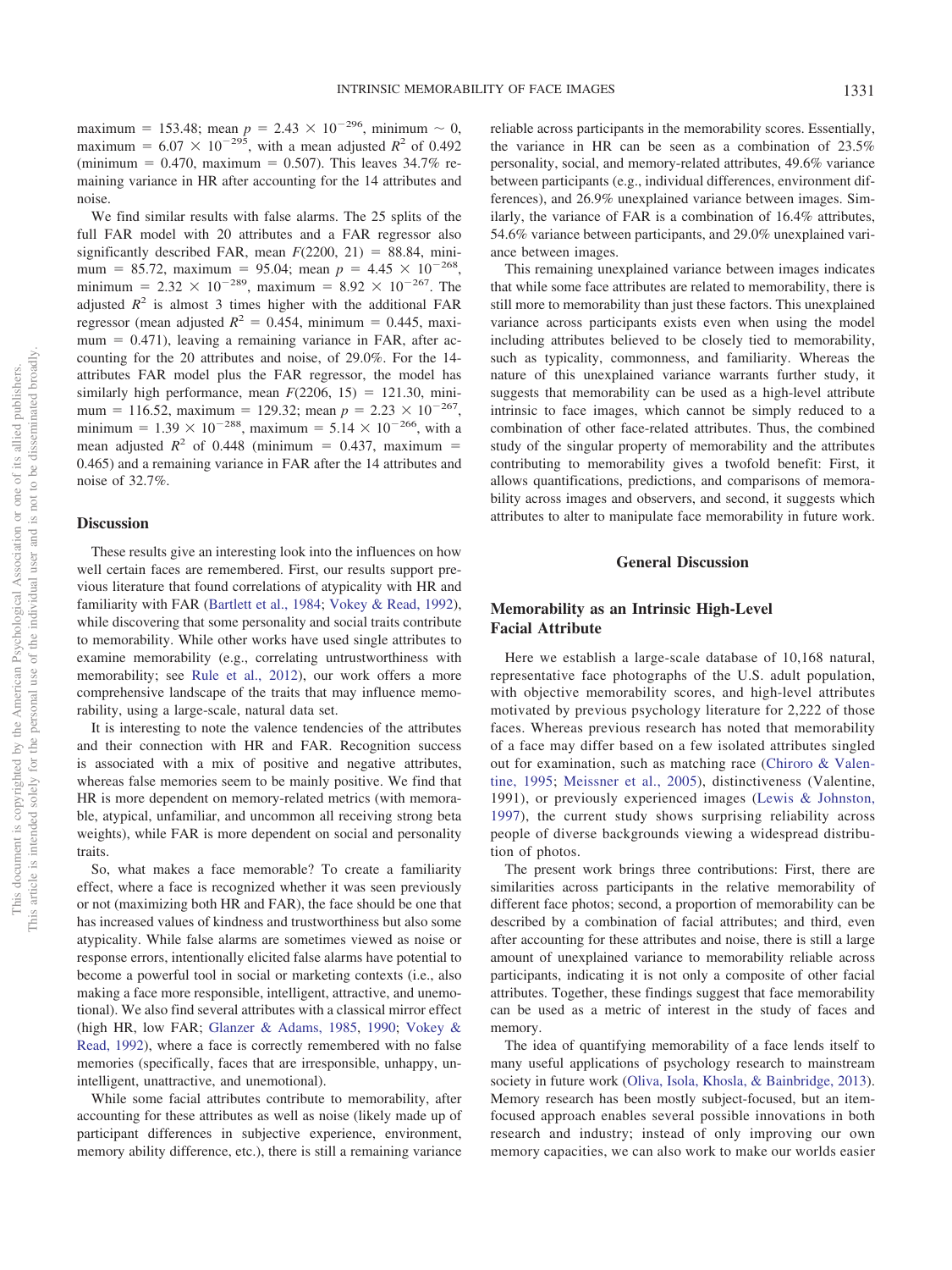<span id="page-9-0"></span>to remember. Algorithms could automatically identify the most memorable face from an album to use in textbooks, magazines, or even social network profiles. Movie studios could use memorability to generate memorable main characters and forgettable extras in a 3D film. Smartphone applications could teach people how to apply makeup to maximize their memorability. Besides offering novel applications of basic cognitive psychology, predicting face memorability also opens a rich panorama of research questions in the human neuroscience of memory and face perception.

### **Applications of Memorability to Neuroscience Study**

Decades of neuroscience research have established a critical role of the MTL in memory. Memorability, or the probability of remembering an event after a single exposure, is a question not only of recollection but also of perception. A critical and unexplored question is the impact of memorability on MTL structures and content-sensitive brain regions (e.g., the fusiform face area, the parahippocampal place area). Memorability postulates the existence of intrinsic perceptual features that determine what is going to be remembered and forgotten independent of context and an observer's personal history. This new theoretical spin not only works toward uniting the often separately studied fields of memory and perception but also lends itself to new analyses in the neuroscience domain. For example, memorability allows one to study memory without testing an individual's memory—a possible tool for studying patients with memory, social, or facial processing impairments (e.g., prosopagnosia, autism, Alzheimer's, etc.), as we could examine how cortical activation differs from normal observers when viewing highly memorable faces (compared to forgettable ones). Like perceptual tasks, studies of image memorability also require only a single exposure per image, and they can be blocked by memorability score rather than using an eventrelated design (which is required by most memory studies). This design not only increases the power of the study but also allows examination of how MTL structures act during the encoding of the image. This design also avoids repetition suppression, as it has been postulated that activation may differentially change over subsequent image presentations based on memory strength [\(Hen](#page-10-31)[son, Shallice, Gorno-Tempini, & Dolan, 2002\)](#page-10-31). Memorability of an image offers a new metric for studying the representational role of MTL structures to the very first exposure of an image and may challenge the theoretical view that perception and memory processes are anatomically distinct. What can memorability teach us about the representational capabilities of MTL structures and the neuroanatomical segregation or overlap of memory and perceptual neural processes?

In functional magnetic resonance imaging studies, whereas selective cortical regions have been found for faces [\(Kanwisher &](#page-10-32) [Yovel, 2006\)](#page-10-32), scenes [\(Dilks, Julian, Paunov, & Kanwisher, 2013;](#page-10-33) [Epstein & Kanwisher, 1998\)](#page-10-34), and objects [\(Grill-Spector et al.,](#page-10-35) [1999;](#page-10-35) [Konkle & Oliva, 2012\)](#page-10-36), there is an ongoing discussion as to what degree MTL structures exhibit content selectivity. The perirhinal cortex has been associated with object perception [\(Buckley & Gaffan, 2006;](#page-10-17) [Devlin & Price, 2007\)](#page-10-21), and dissociations between perirhinal and parahippocampal cortices are found for object and scene stimuli, respectively [\(Litman et al., 2009;](#page-11-19) [Staresina et al., 2011\)](#page-11-17). Whereas the anterior hippocampus and

subiculum responses seem content general, the posterior hippocampus discriminates scenes better than other stimuli [\(Liang et](#page-11-18) [al., 2013;](#page-11-18) [Preston et al., 2010\)](#page-11-20). The anterior MTL is also found to be more selective to faces compared to the posterior MTL [\(Liang et al., 2013\)](#page-11-18), and the amygdala has been linked with face recognition [\(Kleinhans et al., 2007;](#page-10-13) [Young et al., 1995\)](#page-11-28). However, these regions are incredibly difficult to image, and only recently has work in this field begun incorporating multivariate techniques. There is still the open question of whether these MTL structures have category specificity as we see in more perceptual regions (e.g., the fusiform face area, the parahippocampal place area) or whether they have a more graded difference. One could identify regions that differentiate between high and low memorability for different stimulus types and examine where in the cortex these differences appear.

Finally, the item-centric approach of memorability lends itself to even further analyses. Using items with known memorability scores allows one to do multivariate analyses with memory. Previously, some such studies have been conducted based on using an observer's memory performance at the retrieval phase to decode hippocampus activity during the encoding phase [\(Shrager et al.,](#page-11-10) [2008\)](#page-11-10); however, using population-based memorability instead may allow us to produce multivariate models that can be generalized to a wider range of participants. Using the item-centric approach aids in the selection of stimuli (as one can select ahead of time items that will be remembered and forgotten for cleaner multivariate analyses) and also allows one to easily look at differences across observers. Finally, given the large collection of attributes for faces, this work gives the potential to look at pattern differences between these attributes and memorability in neuroscience studies so as to examine what features may be processed upstream or downstream from memorability.

## **Conclusion**

This study serves as a large-scale, empirical look at face photograph memorability. We found not only that people did remarkably well at identifying repeated face images after a single exposure but that memorability scores were highly consistent across different observers. Whereas a proportion of memorability is influenced by a combination of high-level facial traits, even when accounting for these traits and noise (including observer differences), a large amount of variance in memorability is still left unexplained. These results indicate that memorability is, in itself, a predictable, singular measure of a face picture. We have outlined several directions in which the neuroscience field can utilize face memorability as a tool to examine questions on the neuroscience of memory encoding. Memorability is a novel and well-poised topic for future study in psychology, computer vision, and neuroscience.

#### **References**

- <span id="page-9-1"></span>Aharon, I., Etcoff, N., Ariely, D., Chabris, C. F., O'Connor, E., & Breiter, H. C. (2001). Beautiful faces have variable reward value: fMRI and behavioral evidence. *Neuron, 32,* 537–551. [doi:10.1016/S0896-](http://dx.doi.org/10.1016/S0896-6273%2801%2900491-3) [6273\(01\)00491-3](http://dx.doi.org/10.1016/S0896-6273%2801%2900491-3)
- <span id="page-9-2"></span>Alley, T. R., & Cunningham, M. R. (1991). Averaged faces are attractive, but very attractive faces are not average. *Psychological Science, 2,* 123–125. [doi:10.1111/j.1467-9280.1991.tb00113.x](http://dx.doi.org/10.1111/j.1467-9280.1991.tb00113.x)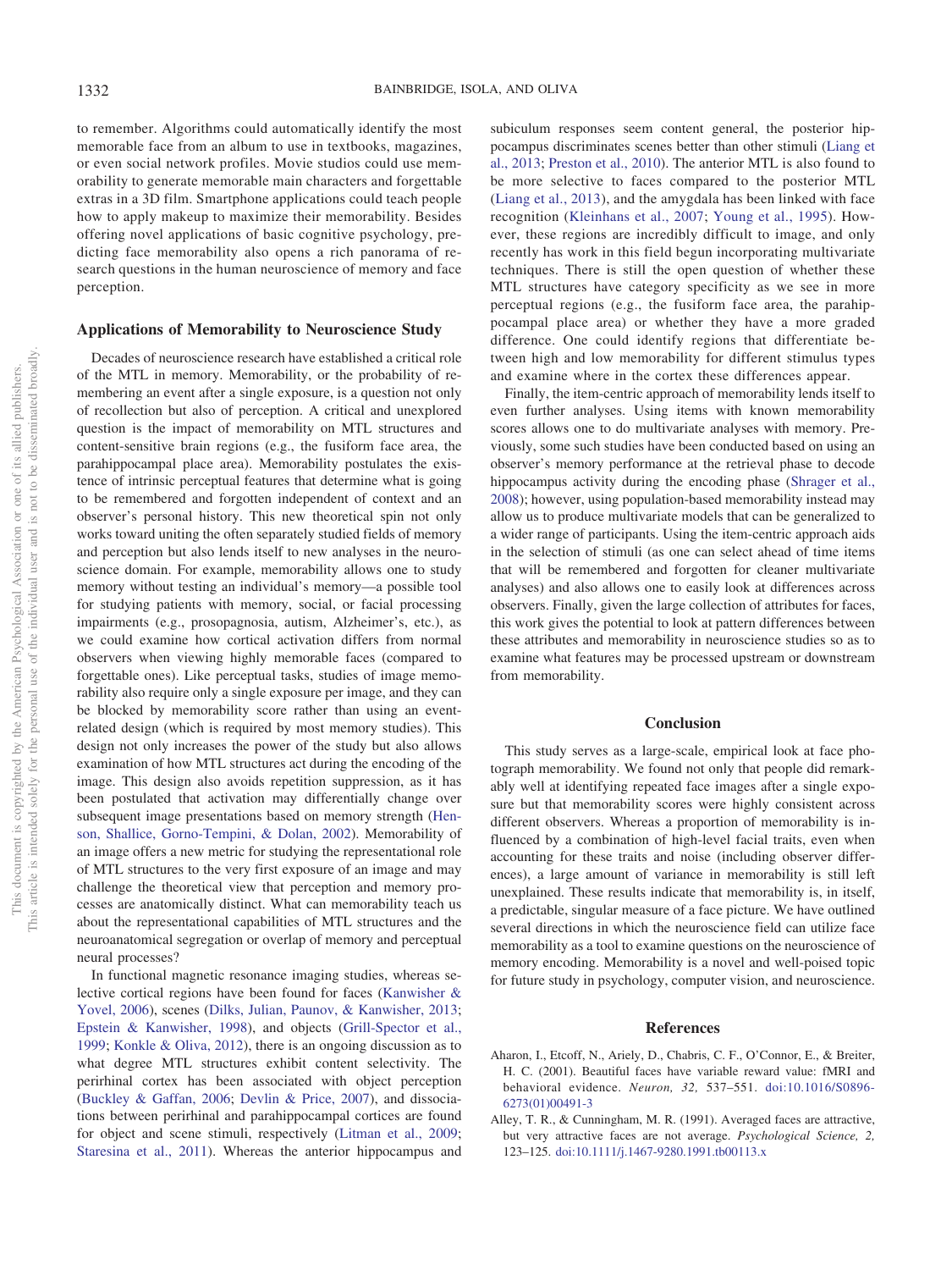- <span id="page-10-30"></span>Anastasi, J. S., & Rhodes, M. G. (2005). An own-age bias in face recognition for children and older adults. *Psychonomic Bulletin & Review, 12,* 1043–1047. [doi:10.3758/BF03206441](http://dx.doi.org/10.3758/BF03206441)
- <span id="page-10-9"></span>Bainbridge, W. A., Isola, P., Blank, I., & Oliva, A. (2012). Establishing a database for studying human face photograph memory. In N. Miyake, D. Peebles, & R. P. Cooper (Eds.), *Proceedings of the 34th Annual Conference of the Cognitive Science Society* (pp. 1302–1307). Austin, TX: Cognitive Science Society.
- <span id="page-10-6"></span>Bartlett, J. C., Hurry, S., & Thorley, W. (1984). Typicality and familiarity of faces. *Memory & Cognition, 12,* 219 –228. [doi:10.3758/BF03197669](http://dx.doi.org/10.3758/BF03197669)
- <span id="page-10-16"></span>Bonnici, H. M., Kumaran, D., Chadwick, M. J., Weiskopf, N., Hassabis, D., & Maguire, E. A. (2012). Decoding representations of scenes in the medial temporal lobes. *Hippocampus, 22,* 1143–1153. [doi:10.1002/hipo](http://dx.doi.org/10.1002/hipo.20960) [.20960](http://dx.doi.org/10.1002/hipo.20960)
- <span id="page-10-2"></span>Brady, T. F., Konkle, T., Alvarez, G. A., & Oliva, A. (2008). Visual long-term memory has a massive storage capacity for object details. *PNAS: Proceedings of the National Academy of Sciences, USA, 105,* 14325–14329. [doi:10.1073/pnas.0803390105](http://dx.doi.org/10.1073/pnas.0803390105)
- <span id="page-10-7"></span>Bruce, V., Burton, M. A., & Dench, N. (1994). What's distinctive about a distinctive face? *Quarterly Journal of Experimental Psychology: Human Experimental Psychology, 47*(A), 119 –141. [doi:10.1080/](http://dx.doi.org/10.1080/14640749408401146) [14640749408401146](http://dx.doi.org/10.1080/14640749408401146)
- <span id="page-10-17"></span>Buckley, M. J., & Gaffan, D. (2006). Perirhinal cortical contributions to object perception. *Trends in Cognitive Sciences, 10,* 100 –107. [doi:](http://dx.doi.org/10.1016/j.tics.2006.01.008) [10.1016/j.tics.2006.01.008](http://dx.doi.org/10.1016/j.tics.2006.01.008)
- <span id="page-10-8"></span>Busey, T. A. (2001). Formal models of familiarity and memorability in face recognition. In M. J. Wenger & J. T. Townsend (Eds.), *Computational, geometric, and process perspectives on facial cognition: Contexts and challenges* (pp. 147–191). Mahwah, NJ: Erlbaum.
- <span id="page-10-14"></span>Bussey, T. J., & Saksida, L. M. (2007). Memory, perception, and the ventral visual-perirhinal-hippocampal stream: Thinking outside of the boxes. *Hippocampus, 17,* 898 –908. [doi:10.1002/hipo.20320](http://dx.doi.org/10.1002/hipo.20320)
- <span id="page-10-12"></span>Cahill, L., Babinsky, R., Markowitsch, H. J., & McGaugh, J. L. (1995, September 28). The amygdala and emotional memory. *Nature, 377,* 295–296. [doi:10.1038/377295a0](http://dx.doi.org/10.1038/377295a0)
- <span id="page-10-0"></span>Chiroro, P., & Valentine, T. (1995). An investigation of the contact hypothesis of the own-race bias in face recognition. *Quarterly Journal of Experimental Psychology: Human Experimental Psychology, 48*(A), 879 – 894.
- <span id="page-10-29"></span><span id="page-10-25"></span>Copyright Act of 1976, 17 U.S.C. § 107 (2012).
- Deffenbacher, K. A., Johanson, J., Vetter, T., & O'Toole, A. J. (2000). The face typicality-recognizability relationship: Encoding or retrieval locus? *Memory & Cognition, 28,* 1173–1182. [doi:10.3758/BF03211818](http://dx.doi.org/10.3758/BF03211818)
- <span id="page-10-21"></span>Devlin, J. T., & Price, C. J. (2007). Perirhinal contributions to human visual perception. *Current Biology, 17,* 1484 –1488. [doi:10.1016/j.cub](http://dx.doi.org/10.1016/j.cub.2007.07.066) [.2007.07.066](http://dx.doi.org/10.1016/j.cub.2007.07.066)
- <span id="page-10-33"></span>Dilks, D. D., Julian, J. B., Paunov, A. M., & Kanwisher, N. (2013). The occipital place area (OPA) is causally and selectively involved in scene perception. *Journal of Neuroscience, 33,* 1331–1336. [doi:10.1523/](http://dx.doi.org/10.1523/JNEUROSCI.4081-12.2013) [JNEUROSCI.4081-12.2013](http://dx.doi.org/10.1523/JNEUROSCI.4081-12.2013)
- <span id="page-10-1"></span>Duchaine, B. C., Yovel, G., Butterworth, E. J., & Nakayama, K. (2006). Prosopagnosia as an impairment to face-specific mechanisms: Elimination of the alternative hypotheses in a developmental case. *Cognitive Neuropsychology, 23,* 714 –747. [doi:10.1080/02643290500441296](http://dx.doi.org/10.1080/02643290500441296)
- <span id="page-10-20"></span>Eger, E., Schweinberger, S. R., Dolan, R. J., & Henson, R. N. (2005). Familiarity enhances invariance of face representations in human ventral visual cortex: fMRI evidence. *NeuroImage, 26,* 1128 –1139. [doi:](http://dx.doi.org/10.1016/j.neuroimage.2005.03.010) [10.1016/j.neuroimage.2005.03.010](http://dx.doi.org/10.1016/j.neuroimage.2005.03.010)
- <span id="page-10-34"></span>Epstein, R., & Kanwisher, N. (1998, April 9). A cortical representation of the local visual environment. *Nature, 392,* 598 – 601. [doi:10.1038/33402](http://dx.doi.org/10.1038/33402)
- <span id="page-10-11"></span>Fiske, S. T., Cuddy, A. J. C., & Glick, P. (2007). Universal dimensions of social cognition: Warmth and competence. *Trends in Cognitive Sciences, 11,* 77– 83. [doi:10.1016/j.tics.2006.11.005](http://dx.doi.org/10.1016/j.tics.2006.11.005)
- <span id="page-10-22"></span>Freeman, E., Heathcote, A., Chalmers, K., & Hockley, W. (2010). Item effects in recognition memory for words. *Journal of Memory and Language, 62,* 1–18. [doi:10.1016/j.jml.2009.09.004](http://dx.doi.org/10.1016/j.jml.2009.09.004)
- <span id="page-10-27"></span>Glanzer, M., & Adams, J. K. (1985). The mirror effect in recognition memory. *Memory & Cognition, 13,* 8 –20. [doi:10.3758/BF03198438](http://dx.doi.org/10.3758/BF03198438)
- <span id="page-10-28"></span>Glanzer, M., & Adams, J. K. (1990). The mirror effect in recognition memory: Data and theory. *Journal of Experimental Psychology: Learning, Memory, and Cognition, 16,* 5–16. [doi:10.1037/0278-7393.16.1.5](http://dx.doi.org/10.1037/0278-7393.16.1.5)
- <span id="page-10-19"></span>Golby, A. J., Gabrieli, J. D. E., Chiao, J. Y., & Eberhardt, J. L. (2001). Differential responses in the fusiform region to same-race and other-race faces. *Nature Neuroscience, 4,* 845– 850. [doi:10.1038/90565](http://dx.doi.org/10.1038/90565)
- <span id="page-10-35"></span>Grill-Spector, K., Kushnir, T., Edelman, S., Avidan, G., Itzchak, Y., & Malach, R. (1999). Differential processing of objects under various viewing conditions in the human lateral occipital complex. *Neuron, 24,* 187–203. [doi:10.1016/S0896-6273\(00\)80832-6](http://dx.doi.org/10.1016/S0896-6273%2800%2980832-6)
- <span id="page-10-31"></span>Henson, R. N. A., Shallice, T., Gorno-Tempini, M. L., & Dolan, R. J. (2002). Face repetition effects in implicit and explicit memory tests as measured by fMRI. *Cerebral Cortex, 12,* 178 –186. [doi:10.1093/cercor/](http://dx.doi.org/10.1093/cercor/12.2.178) [12.2.178](http://dx.doi.org/10.1093/cercor/12.2.178)
- <span id="page-10-23"></span>Hintzman, D. L., & Hartry, A. L. (1990). Item effects in recognition and fragment completion: Contingency relations vary for different subsets of words. *Journal of Experimental Psychology: Learning, Memory, and Cognition, 16,* 955–969. [doi:10.1037/0278-7393.16.6.955](http://dx.doi.org/10.1037/0278-7393.16.6.955)
- <span id="page-10-15"></span>Ishai, A., Ungerleider, L. G., Martin, A., Schouten, J. L., & Haxby, J. V. (1999). Distributed representations of objects in the human ventral visual pathway. *PNAS, Proceedings of the National Academy of Sciences, USA, 96,* 9379 –9384. [doi:10.1073/pnas.96.16.9379](http://dx.doi.org/10.1073/pnas.96.16.9379)
- <span id="page-10-10"></span>Isola, P., Parikh, D., Torralba, A., & Oliva, A. (2011, December). *Understanding the intrinsic memorability of images*. Paper presented at the 25th Conference on Neural Information Processing Systems (NIPS). Granada, Spain.
- <span id="page-10-26"></span>Isola, P., Xiao, J. X., Parikh, D., Torralba, A., & Oliva, A. (in press). What makes a photograph memorable? *IEEE Transactions on Pattern Analysis and Machine Intelligence*.
- <span id="page-10-5"></span>Isola, P., Xiao, J. X., Torralba, A., & Oliva, A. (2011). What makes an image memorable? *In 2011 IEEE Conference on Computer Vision and Pattern Recognition (CVPR)* (pp. 145–152). Retrieved from [http://](http://ieeexplore.ieee.org/xpl/articleDetails.jsp?arnumber=5995721%26amp%3Brefinements%3D4280216075%26sortType%3Dasc_p_Sequence%26filter%3DAND%28p_IS_Number%3A5995307%29) [ieeexplore.ieee.org/xpl/articleDetails.jsp?arnumber](http://ieeexplore.ieee.org/xpl/articleDetails.jsp?arnumber=5995721%26amp%3Brefinements%3D4280216075%26sortType%3Dasc_p_Sequence%26filter%3DAND%28p_IS_Number%3A5995307%29)=5995721& [refinements%3D4280216075%26sortType%3Dasc\\_p\\_Sequence%26](http://ieeexplore.ieee.org/xpl/articleDetails.jsp?arnumber=5995721%26amp%3Brefinements%3D4280216075%26sortType%3Dasc_p_Sequence%26filter%3DAND%28p_IS_Number%3A5995307%29) [filter%3DAND%28p\\_IS\\_Number%3A5995307%29](http://ieeexplore.ieee.org/xpl/articleDetails.jsp?arnumber=5995721%26amp%3Brefinements%3D4280216075%26sortType%3Dasc_p_Sequence%26filter%3DAND%28p_IS_Number%3A5995307%29)
- <span id="page-10-32"></span>Kanwisher, N., & Yovel, G. (2006). The fusiform face area: A cortical region specialized for the perception of faces. *Philosophical Transactions of the Royal Society: B*. Biological Sciences, *361,* 2109 –2128. [doi:10.1098/rstb.2006.1934](http://dx.doi.org/10.1098/rstb.2006.1934)
- <span id="page-10-24"></span>Kleimo, A. (2011). *The random name generator*. Retrieved from [http://](http://www.kleimo.com/random/name.cfm) [www.kleimo.com/random/name.cfm](http://www.kleimo.com/random/name.cfm)
- <span id="page-10-13"></span>Kleinhans, N. M., Johnson, L. C., Mahurin, R., Richards, T., Stegbauer, K. C., Greenson, J.,... Aylward, E. (2007). Increased amygdala activation to neutral faces is associated with better face memory performance. *NeuroReport, 18,* 987–991. [doi:10.1097/WNR.0b013e328165d189](http://dx.doi.org/10.1097/WNR.0b013e328165d189)
- <span id="page-10-18"></span>Knight, R. T. (1996, September 19). Contribution of human hippocampal region to novelty detection. *Nature, 383,* 256 –259. [doi:10.1038/](http://dx.doi.org/10.1038/383256a0) [383256a0](http://dx.doi.org/10.1038/383256a0)
- <span id="page-10-3"></span>Konkle, T., Brady, T. F., Alvarez, G. A., & Oliva, A. (2010a). Conceptual distinctiveness supports detailed visual long-term memory for real-world objects. *Journal of Experimental Psychology: General, 139,* 558 –578. [doi:10.1037/a0019165](http://dx.doi.org/10.1037/a0019165)
- <span id="page-10-4"></span>Konkle, T., Brady, T. F., Alvarez, G. A., & Oliva, A. (2010b). Scene memory is more detailed than you think: The role of categories in visual long-term memory. *Psychological Science, 21,* 1551–1556. [doi:10.1177/](http://dx.doi.org/10.1177/0956797610385359) [0956797610385359](http://dx.doi.org/10.1177/0956797610385359)
- <span id="page-10-36"></span>Konkle, T., & Oliva, A. (2012). A real-world size organization of object responses in occipito-temporal cortex. *Neuron, 74,* 1114 –1124.